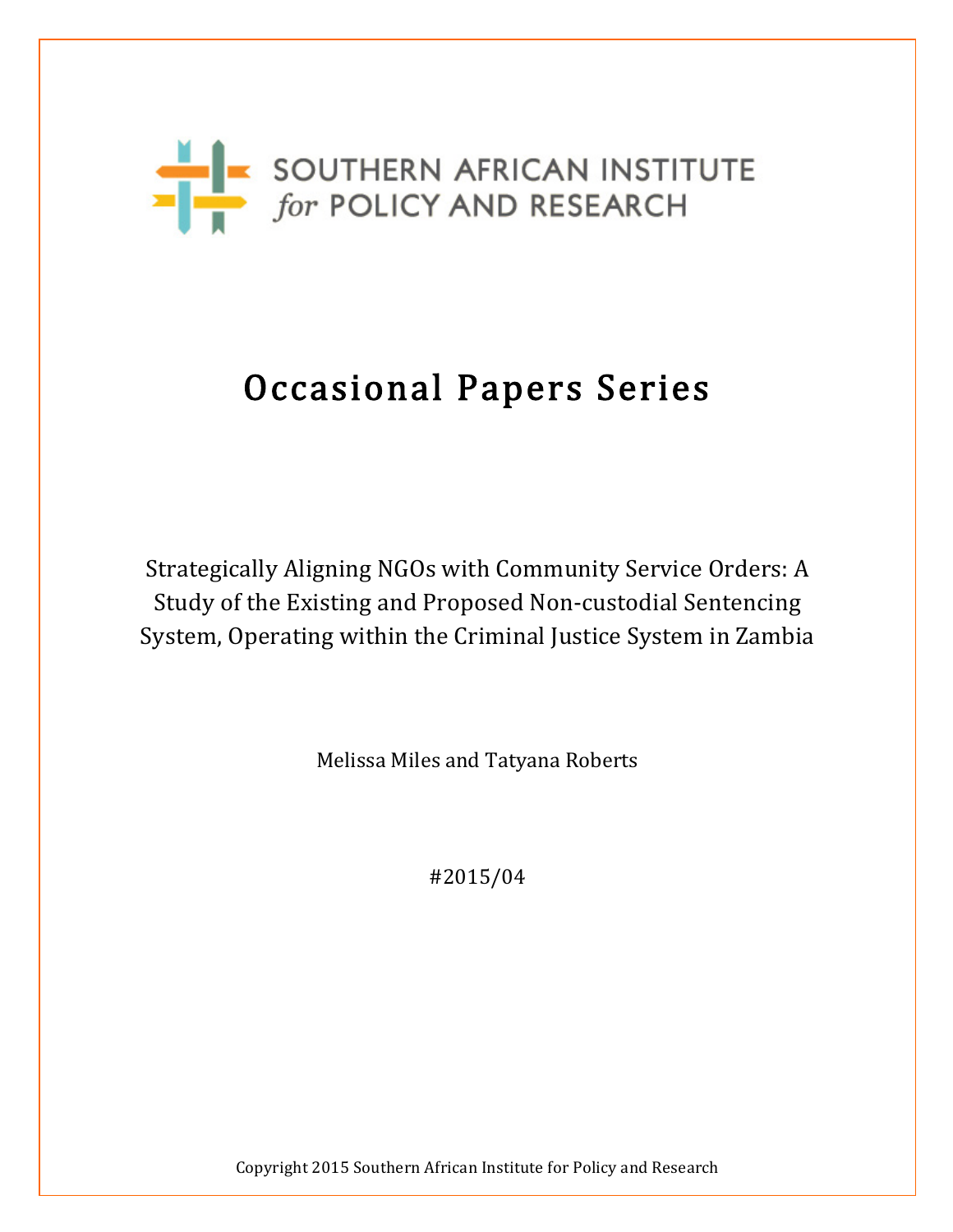### Abstract

Our research topic was born out of a need to identify possible solutions for addressing the grave overwhelming issue of prisoner's health in the Zambian Prison Service (ZPS). As we found via literature review, many of the factors contributing to the poor health of inmates was rooted in excessive overcrowding in the prisons. Hence, we began looking at feasible solutions to decongest Zambia's prison system and identified non-custodial sentencing as one that was both practical and extremely beneficial to society at large. Non-custodial sentencing would specifically target offenders who commit misdemeanour crimes or, in other words, are deserving of a sentence of less than three years in prison, as well as pretrial detainees who have not yet been convicted. These groups would receive community service sentences and parole, respectively. We offer insights as to what other key players, namely NGOs, can do to ensure the effectiveness of the Community Service Scheme in Zambia.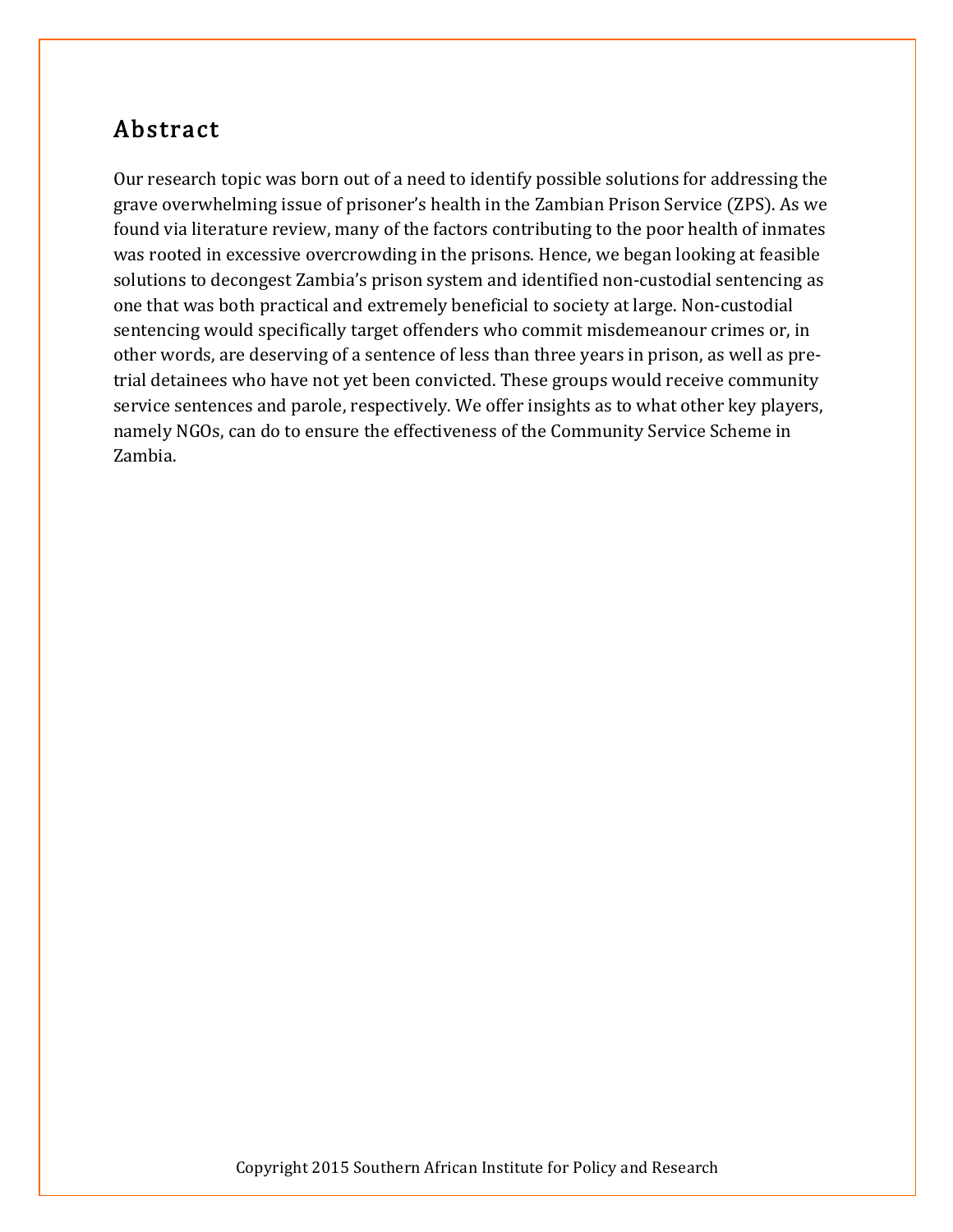# Acronyms

| ATJ              | Access to Justice                                                 |
|------------------|-------------------------------------------------------------------|
| AGE J            | <b>AGE</b> Justice International                                  |
| <b>CJS</b>       | Criminal Justice System                                           |
| <b>CPC</b>       | <b>Criminal Procedure Code</b>                                    |
| <b>CS</b>        | <b>Community Service</b>                                          |
| C <sub>SO</sub>  | <b>Community Service Order</b>                                    |
| CSS              | <b>Community Service Sscheme</b>                                  |
| <b>DAPP</b>      | Development Aid from People to People                             |
| <b>MCMCH</b>     | Ministry of Community Development and Mother and Child Health     |
| MoHA             | Ministry of Home Affairs                                          |
| MoJ              | Ministry of Justice                                               |
| <b>NCS</b>       | Non-Custodial Sentencing                                          |
| <b>NICRO</b>     | National Institute for Crime Prevention and Reintegration of      |
| Offenders        |                                                                   |
| N <sub>G</sub> O | Non-Governmental Organization                                     |
| <b>NPB</b>       | National Parole Board                                             |
| <b>PC</b>        | Penal Code                                                        |
| PF               | Prison Fellowship                                                 |
|                  | Copyright 2015 Southern African Institute for Policy and Research |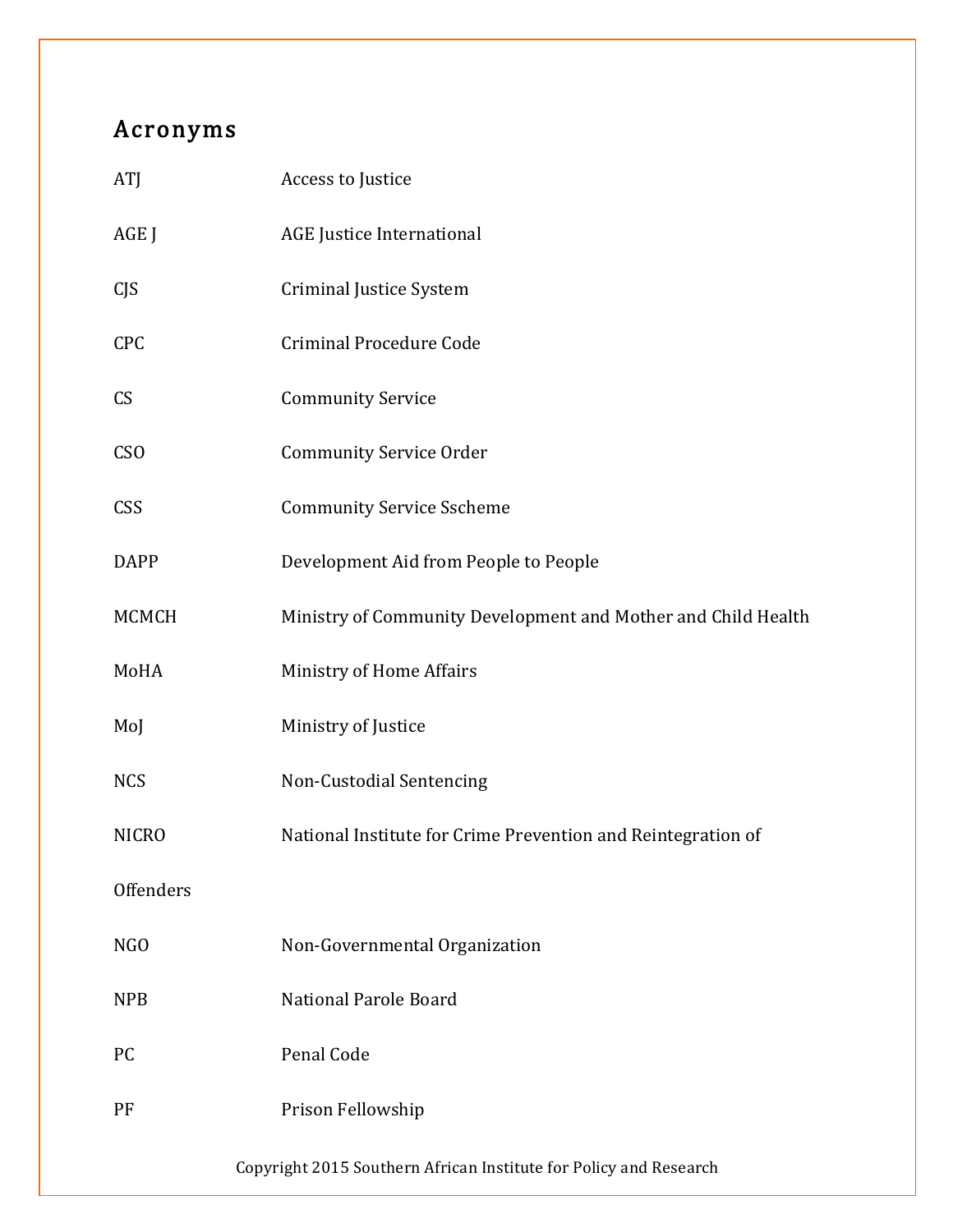| <b>PFF</b>     | Prisoner's Future Foundation                       |
|----------------|----------------------------------------------------|
| <b>PRI</b>     | Penal Reform International                         |
| <b>PRISCCA</b> | Prisons Care and Counseling Association            |
| <b>SAIPAR</b>  | Southern African Institute for Police and Research |
| <sup>SI</sup>  | <b>Statutory Instrument</b>                        |
| ZGF            | Zambian Governance Foundation                      |
| <b>ZLDC</b>    | Zambian Law Development Commission                 |
| <b>ZNCCS</b>   | Zimbabwe National Committee on Community Service   |
| ZPS            | Zambian Prison Service                             |

Note: Alternatives to incarceration and Non-custodial sentencing were used

interchangeably within this report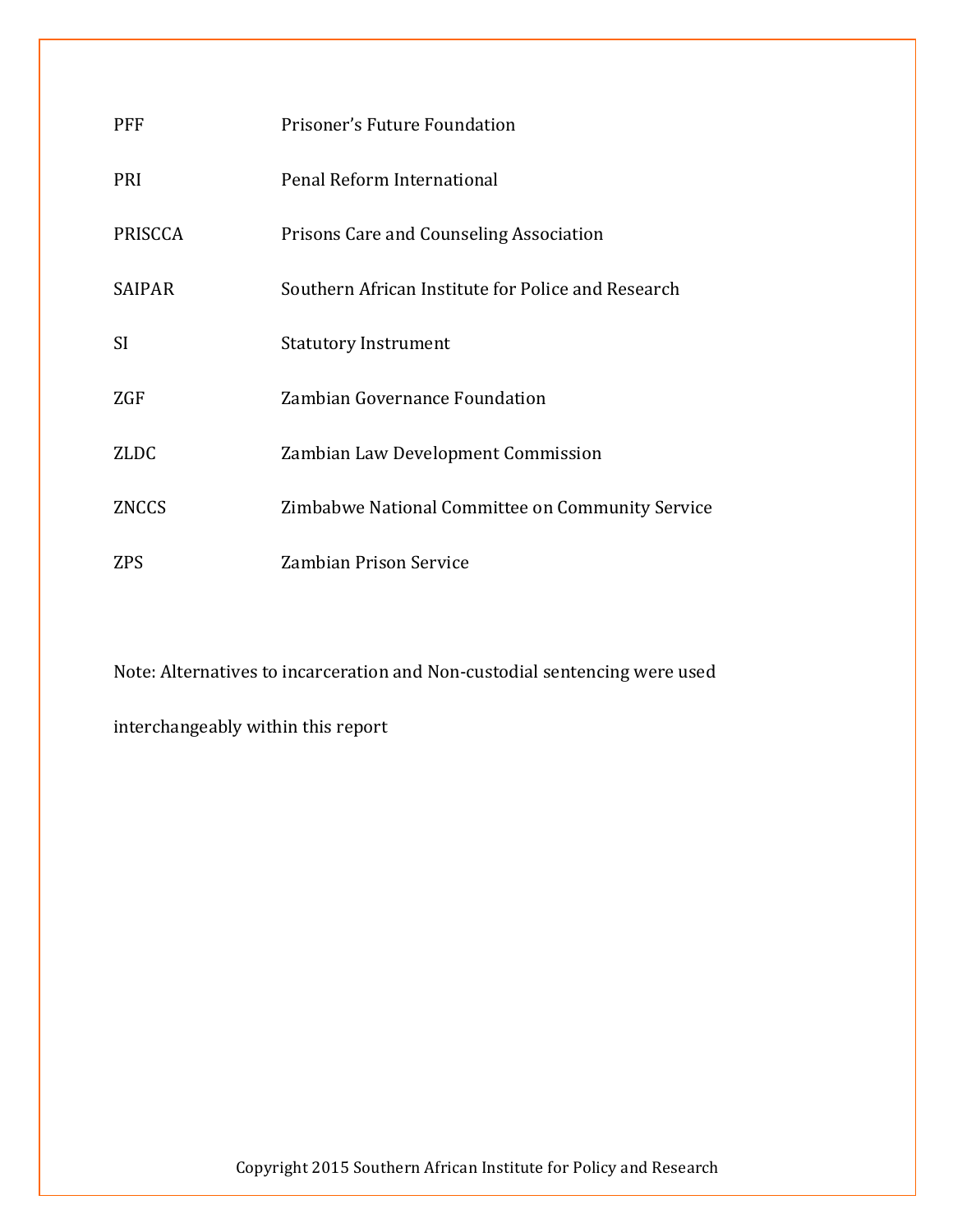# Introduction

Prisoners are often a vulnerable population that go unrecognised in the developing world. Stigmatised by society, prisoners are often stripped of their basic human rights and face poor health conditions. The conditions within Zambia's Prison System originate largely from the issue of overcrowding. Zambia's Criminal Justice System (CJS) still follows the outdated Penal Code from the 1960s. As a consequence of the 'over-use of pre-trial detention, strict sentencing practices, and the lack of proper criminal justice policies' (ZLDC, 2012) mandated by the Prison Act of 1966, overcrowding is the root cause of many of the problems within the CJS. Therefore, our conversation looks to other methods of punishment as alternatives to incarceration.

Neither rehabilitation nor alternatives to incarceration are a foreign concept to Zambia. Recently, many other African countries have shifted their focus to this paradigm as well. In fact, it is already provided for in Zambia's Penal Code, though it is not currently utilised due to poorly created legislation and insufficient guidelines, which we will discuss in this paper. Much previous research has focused on the failures of the community service scheme in Zambia. In this paper, we will build off of this existing knowledge and add to it with up to date information. Further, we were able to take advantage of the opportunistic time we engaged with this research to take it a step further. The Zambia Law Development Commission is in the process of drafting a new law to address the ineffective components of the entire Penal Code. We were able to gain insight to the structures of this new law and thus, provide insights on crucial steps that need to be taken to ensure the effective implementation of the newly proposed Community Service Scheme specifically. We also look beyond the prison system itself to include the role of other stakeholders.

This paper is as organised as follows. First, we will provide background information on the current health conditions of the prisons and the legislative history of alternatives to incarceration in Zambia. This section is followed by methodology that explains how we conducted our research and interviews with stakeholders. In our preliminary findings, we will illustrate the current roles of various stakeholders, outline the current proposal for a new community service scheme, and identify challenges that impede current implementation that also pose a threat to the proposed structure. We will conclude with area-specific recommendations for improvement and NGO involvement supported by comparative studies and suggestions for future areas of research.

The challenges we identify in the current Criminal Justice System and for its relevant stakeholders regarding non-custodial sentencing will transcend the new legislation unless properly addressed. The trends we assess throughout our interview processes are indeed challenges that impede successful implementation of the current and proposed Community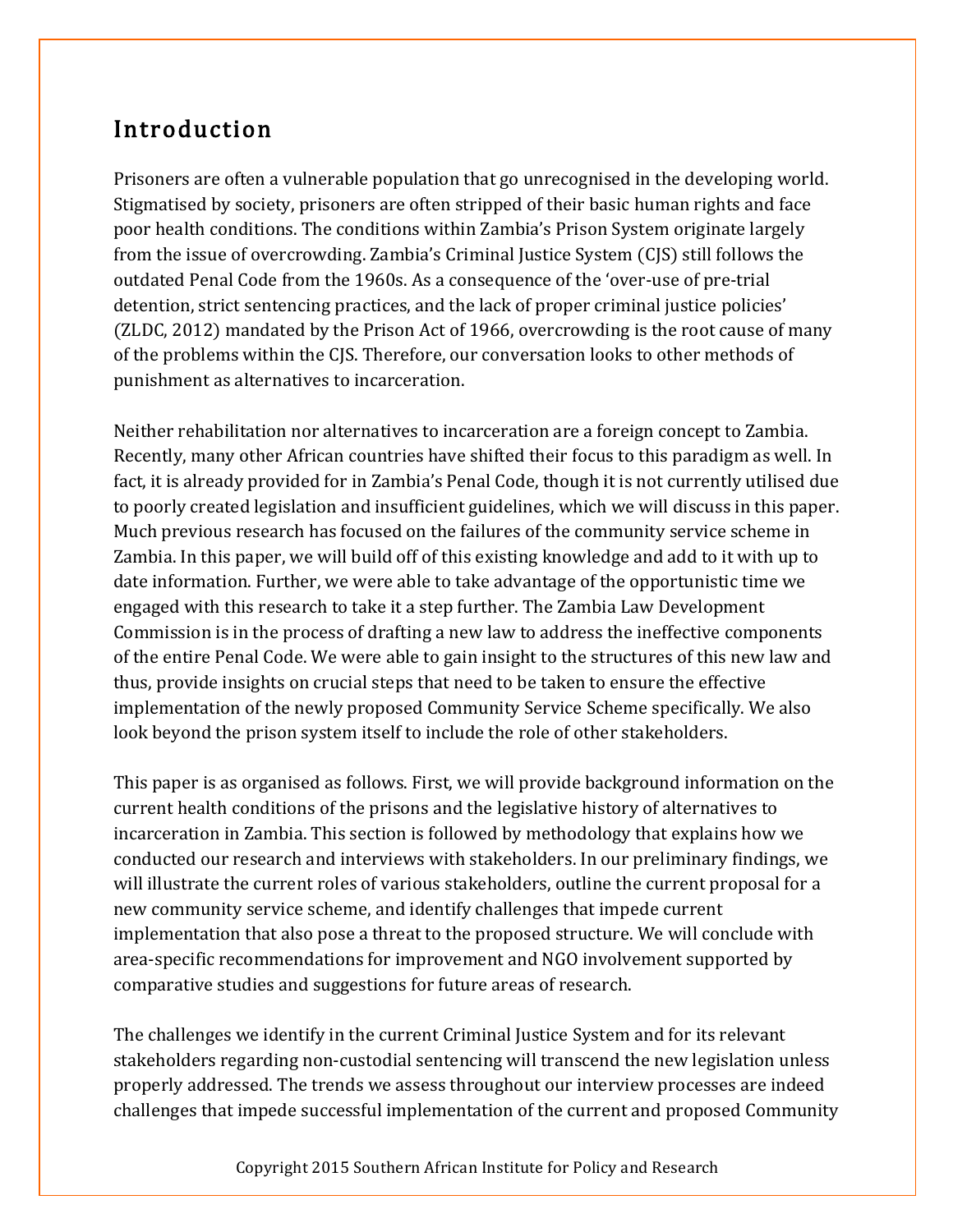Service System. However, these thematic areas are also ones that we suggest are an effective route for NGOs to take to strategically add value to the structure.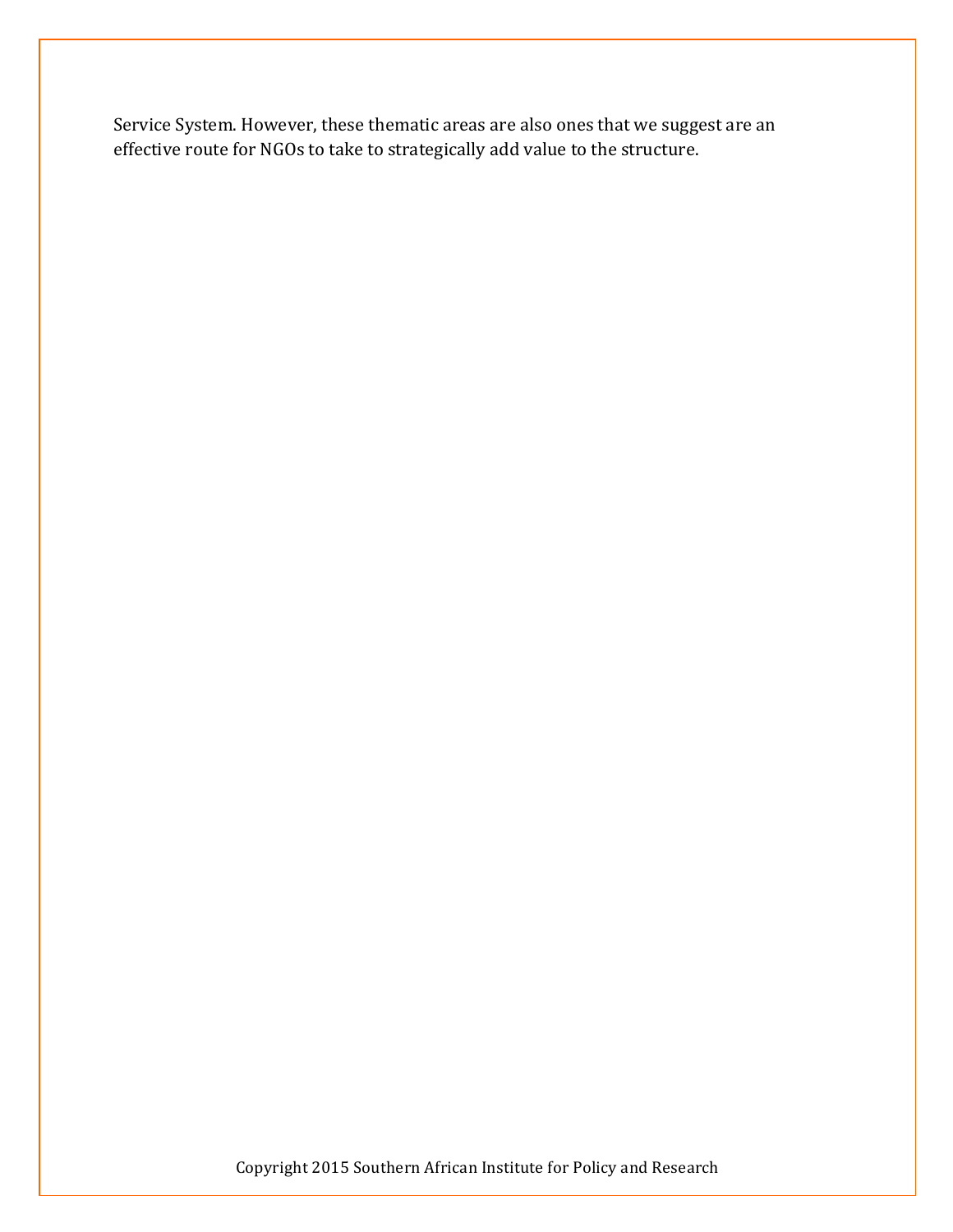# Background

#### Current Health Conditions

Upon first look at the Zambian prison system, it is evident the institution itself, as well as the prisoners in it, faces many challenges. Supremely, the current health situation is life threatening for many. HIV prevalence in the general population in Zambia is 15%; in the prison population, it is currently 27% (Unjust and Unhealthy, 2009). Additionally, tuberculosis is the leading cause of death in prison, being the most common opportunistic infection for those living with HIV (Unjust and Unhealthy, 2009). Sick and healthy prisoners are routinely mixed together, resulting in higher transference of disease. Insufficient and poor quality of food that is in violation of international standards characterise a prisoner's daily life (Unjust and Unhealthy, 2009).

While there seems to be a wide array of issues that are complex and hard to address, they all have one adversary root cause: overcrowding. Zambia's prisons were built prior to independence in 1964 and were designed to accommodate 5,500 prisoners. As of July 2015, there are now over 20,000 prisoners according to ZPS. To date, the system is at almost 400 times its capacity, one of the most severe instances of overcrowding in the world. The prison population is ever growing, rising from 275% over-capacity just six years ago, in October 2009. The congestion exacerbates all of the aforementioned health issues, as well as creates a list of additional concerns and human rights violations.

From our own visit to Lusaka Central Prison, we discovered that 84 people sleep in one cell with one bathroom for them all. As described by one prisoner, 'The way they used to pack slaves in the ship, that is how we sleep'. (Kenneth, Mukobeko Maximum Security Prison, September 30, 2009). This prison built in 1923 was meant to accommodate 200 people; there are now well over 1,000 inmates being housed there. Despite the law mandating a officer to prisoner ratio of 1:4, there is a total of 150 officers that serves this population of inmates, at a ratio of 1 officer to 10 prisoners (Prisons Care and Counseling Association (PRISCCA), 2015). The result of this congestion is that the prison is unable to segregate inmates. Convicted, juvenile, circumstantial children, pre-trial detainees, and immigrant detainees are thus all held together in the same areas (Unjust and Unhealthy, 2009). Dilapidated structures provide poor ventilation and illumination and are only aggravated by the packed conditions.

According to the report, Unjust and Unhealthy (2009), 'Good prisoner health is good public health'. Public health does not exist in isolation. During their sentences, prisoners have contact with guards who return to their communities at the end of the workday. At the end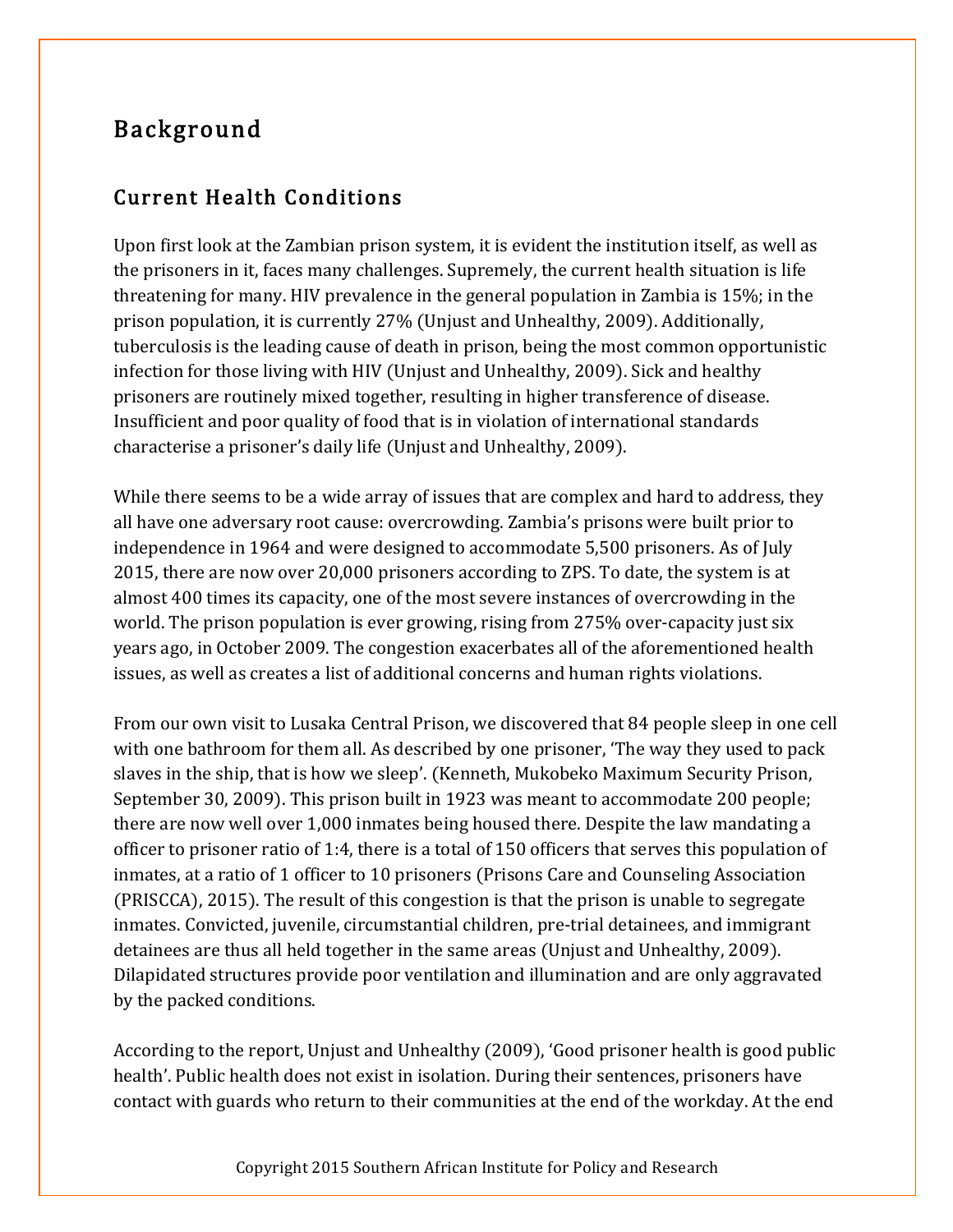of their sentences, prisoners flow back into society. The unfortunate conditions of their health can undoubtedly, directly affect and endanger the health of the general population.

#### Justification for Non-custodial Sentencing

The solution is clear: the prison system desperately needs to be decongested. Many organisations are currently admirably attempting to alleviate health and legal issues within the system. While these efforts are certainly needed, they are treating tertiary symptoms of the larger issue: overcrowding. There are two possible routes to take to decongest the prison system. The first, as recommended by the Zambian Prison Audit of 2009, is to build more modern infrastructure. However, this is not a cost-effective way or a sustainable solution in the face of resource scarcity. A growing prison population will keep up and even outpace the structures built and Zambia's government does not have the resources to finance this huge investment. The second option would be to reduce the number of people entering the prison system. This is a much more sustainable and effective measure to take. A reform that will wean the Criminal Justice System within Zambia away from surviving off of assistance towards a system that is long-term and self-sustaining is needed.

Alternatives to incarceration, or other solutions for offenders that divert them from the prison system, such as parole and community service can provide this much needed alleviation. The use of alternatives to incarceration reflects a fundamental change in the approach to crime. This change is aligned with the development of the Zambian Prison Service. The creation of ZPS both structurally and legislatively began pre-independence and focused on a 'penitentiary approach'. This approach was centered on isolation and punishment. Recently, the approach in ZPS, and around the world, is switching to a 'correctional approach' instead. This approach focuses on rehabilitation and reformation.

Alternatives to incarceration provide many benefits to the penal system, the government, and society as a whole. Financially speaking, diverting offenders who commit misdemeanors proved to be an economically sound solution. It costs the government more to provide one year of care for a prisoner than it would to budget for one additional offender under an operating community service scheme (Hamaundu, 2004). Looking to Zimbabwe as an example, the cost of keeping a person in prison amounts to approximately USD \$120 per month; the cost of placing someone on Community Service amounts to USD \$20 only (ZNCCS, 1997).

Due to ZPS's already constrained budget and resources, relying on fluctuating international donors and the government, this financial advantage proves instrumental in ameliorating the overall Criminal Justice System. Further, diverting minor offenders away from prison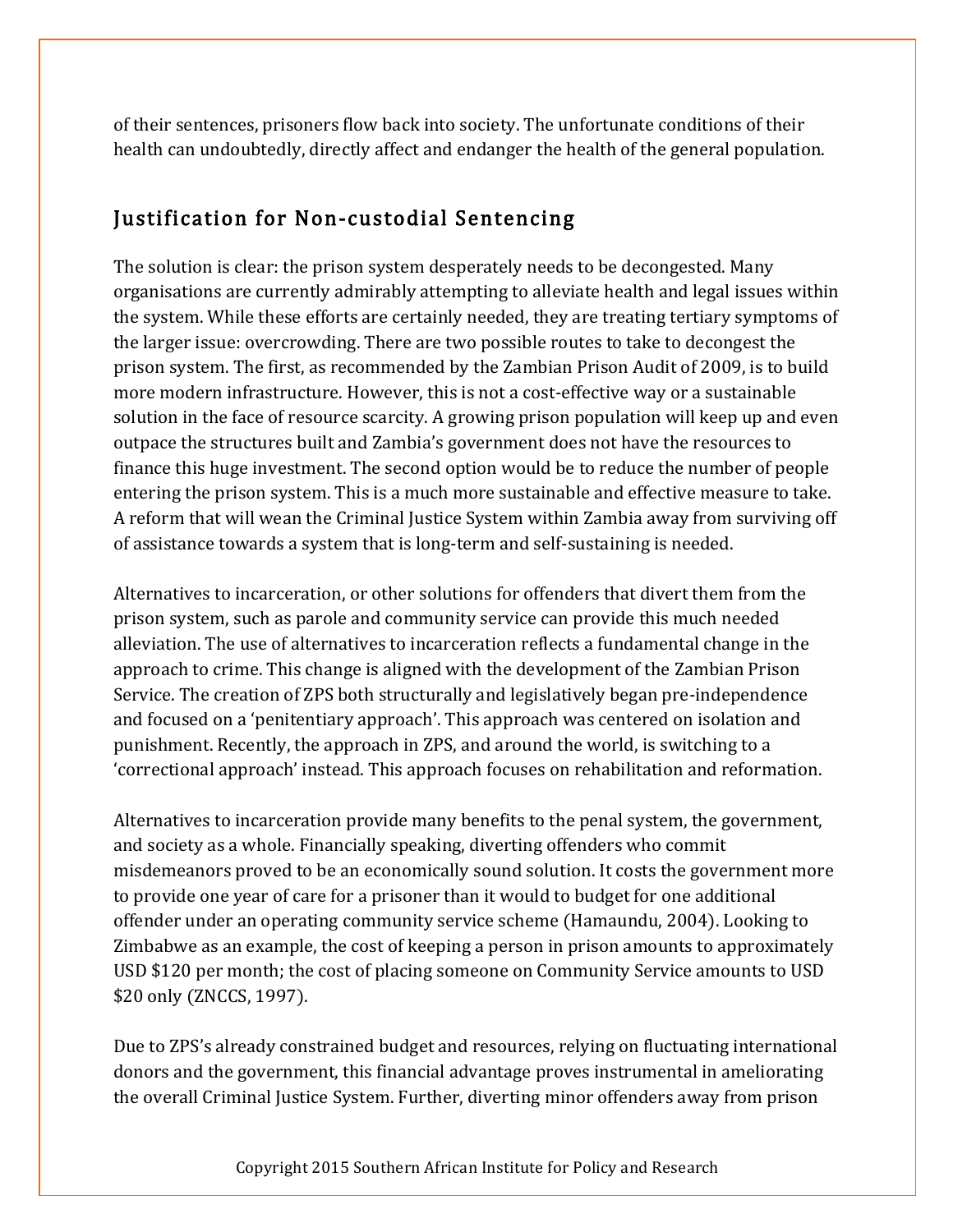will decrease the rate of re-offenders and habitual offenders. The act of going to prison, even for a few years, often destroys social and familial ties, effectively isolating the prisoner leaving them to resort to crime once again. It is often observed by parole officers that offenders who go to prison for less serious crimes are more likely to learn bad habits from those who have committed more serious crimes, and therefore are essentially trained to become better criminals. Diverting minor offenders from prison allows them to maintain their ties to society, which hold a person socially and morally accountable. The method of community service allows the offender to give back to the community and pay appropriate reparations for both their own and society's benefit.

Non-custodial sentencing would be a step in the right direction to improving the reintegration of offenders as well, a service that is mostly absent from Zambia's current system. 'The current state of rehabilitation in Zambia is like trying to bail out a sinking boat with a teacup. If we believe that rehabilitation is worthwhile, and the success stories showing the power of people to change, then we need to be pouring our correctional resources into rehabilitation and factors that affect rehabilitation' (ZLDC, 2012). Community service orders will allow the offender to maintain ties to society and their family. This continued support means that half the battle is already won. Reintegration is no longer a concern, and the focus can be applied to the much-needed area of rehabilitation instead.

#### Legislative History

Guiding the Zambian Criminal Justice System is an outdated piece of legislation, the Prison Act of 1966. The workings of this legislation were created pre-independence by colonizers and were essentially copy and pasted post-legislation without careful consideration for Zambia's specific needs at the time. The legislation did not provide for Zambia's growing needs and is effectively outdated. For example, it did not anticipate the needs of women going to prison, thus it neither provided adequate guidelines for the circumstantial children it allowed to also go to prison.

In 1990, the UN introduced the Standard Minimum Rules for Non-custodial Measures (The Tokyo Rules) to address overcrowding in prisons around the world. This aimed to 'provide a set of basic principles to promote the use of non-custodial measures, as well as minimum safeguards for persons subject to alternative to imprisonment'. The rules intended to promote 'greater community involvement in the management of criminal justice, specifically in the treatment of offenders, as well as to promote among offenders a sense of responsibility towards society' (Tokyo Rules, 1990). Prison reform gained momentum in the mid-1990s. In 1996, the first pan-African seminar was held and brought together 47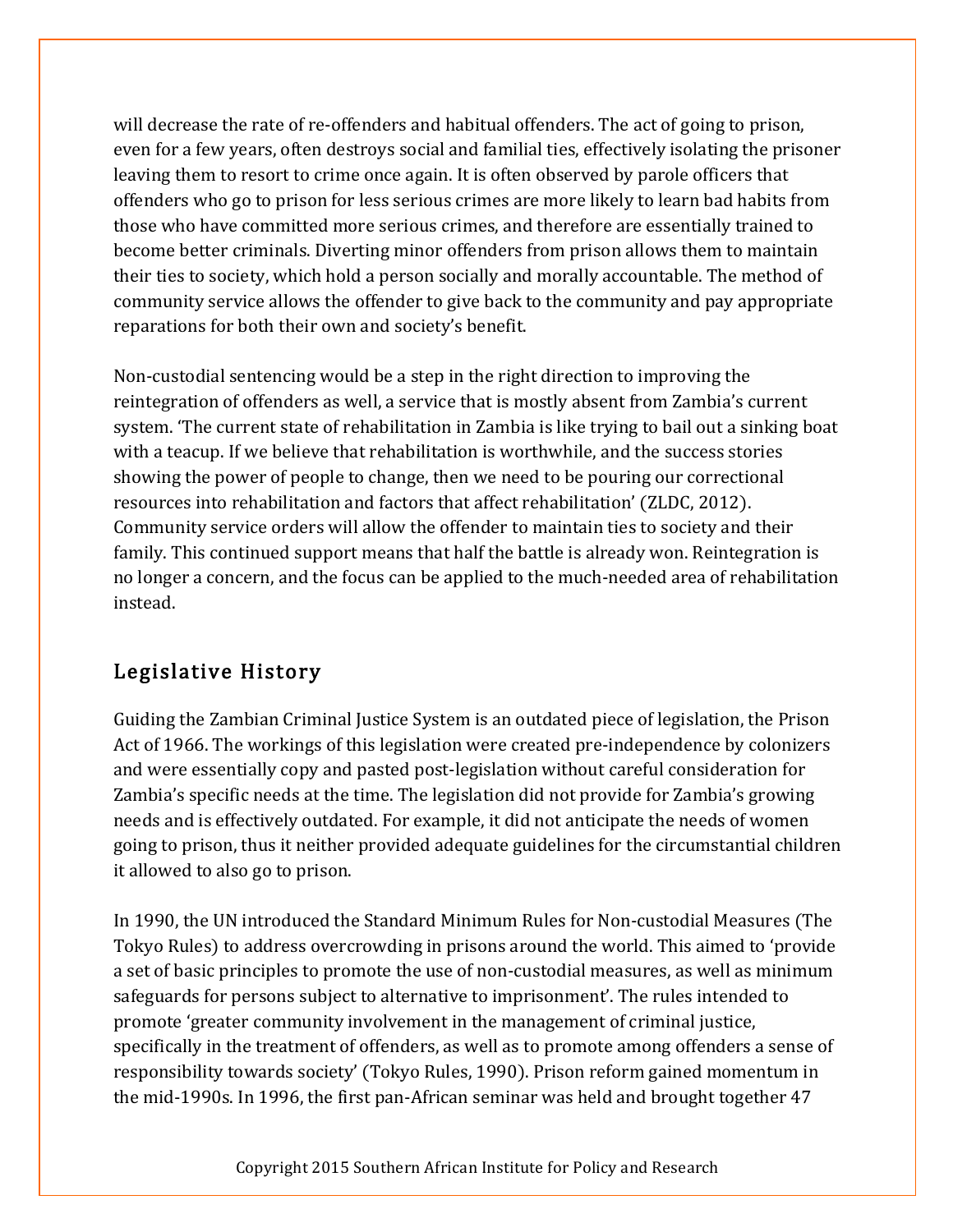countries to discuss matters concerning prison conditions. The outcome was the Kampala Declaration, which recommended an improvement of prison conditions and sensitisation of African countries. The following year, the Kadoma Conference held in Zimbabwe advocated for Community Service Orders in Africa. Following this conference, Zambia committed to making a change and held its own seminar that same year.

With the help of Penal Reform International (PRI), Zambia drew up a Community Service scheme. The proposed structure included: a National Committee dedicated to monitoring Community Service Orders that would be chaired by the judge of the High Court. The committee was to be represented by a diverse array of stakeholders. The structure proposed was to be under the Judiciary, assigning the role of pre-trial reports to clerks of the court (Hamaundu, 2004). According to a Magistrate at Kitwe Subordinate Courts, the judiciary-driven programme was on track until it was 'hijacked' by the Ministry of Home Affairs in the battle for international funding. The resulting outcome was three separate amendments (Penal Code Amendment 12 of 2000, Criminal Procedure Code Amendment of 2000, Prison Act Amendment of 2000) that we today know as the Community Service Orders in Zambia.

Together these three amendments provide a superficial explanation for how CSOs should operate in Zambia. Penal Code Amendment No. 12 of 2000 provides for community service 'as a form of punishment and conditional suspension of a sentence of imprisonment requiring an offender to perform unpaid work within the community where the offender resides for the period specific in the order for community service'. Criminal Procedure Code Amendment No. 13 of 2000 provides that police service should be the ones, pre-trial, to recommend offenders for community service to the courts. The Registrar of High Courts in charge of court operations says that courts could not actually give out community service orders provided for in this law because these pre-sentencing reports have not been submitted by the police service. Additionally, police service did not have enough manpower to deal with the pre-sentencing reports or supervision process. (Hamaundu, 2004) Even those who are authorized to submit the reports have no guidelines on how they should make reports on offenders, nor guidelines on how to supervise or make reports on their updated performance. Prison Act Amendment No. 14 of 2000 empowers the Minister of Home Affairs to 'by statutory instrument, make regulations for the process of applying to the court for community service'. However, apart from this one-line provision, there is nothing else that prescribes any regulations on how community service in general will operate.

These three amendments symbolize the failure of Community Service Orders in Zambia from the outset. These amendments were passed in a 'piece-meal' fashion, instead of one stand-alone piece of legislation. This haphazard manner created a problem for smooth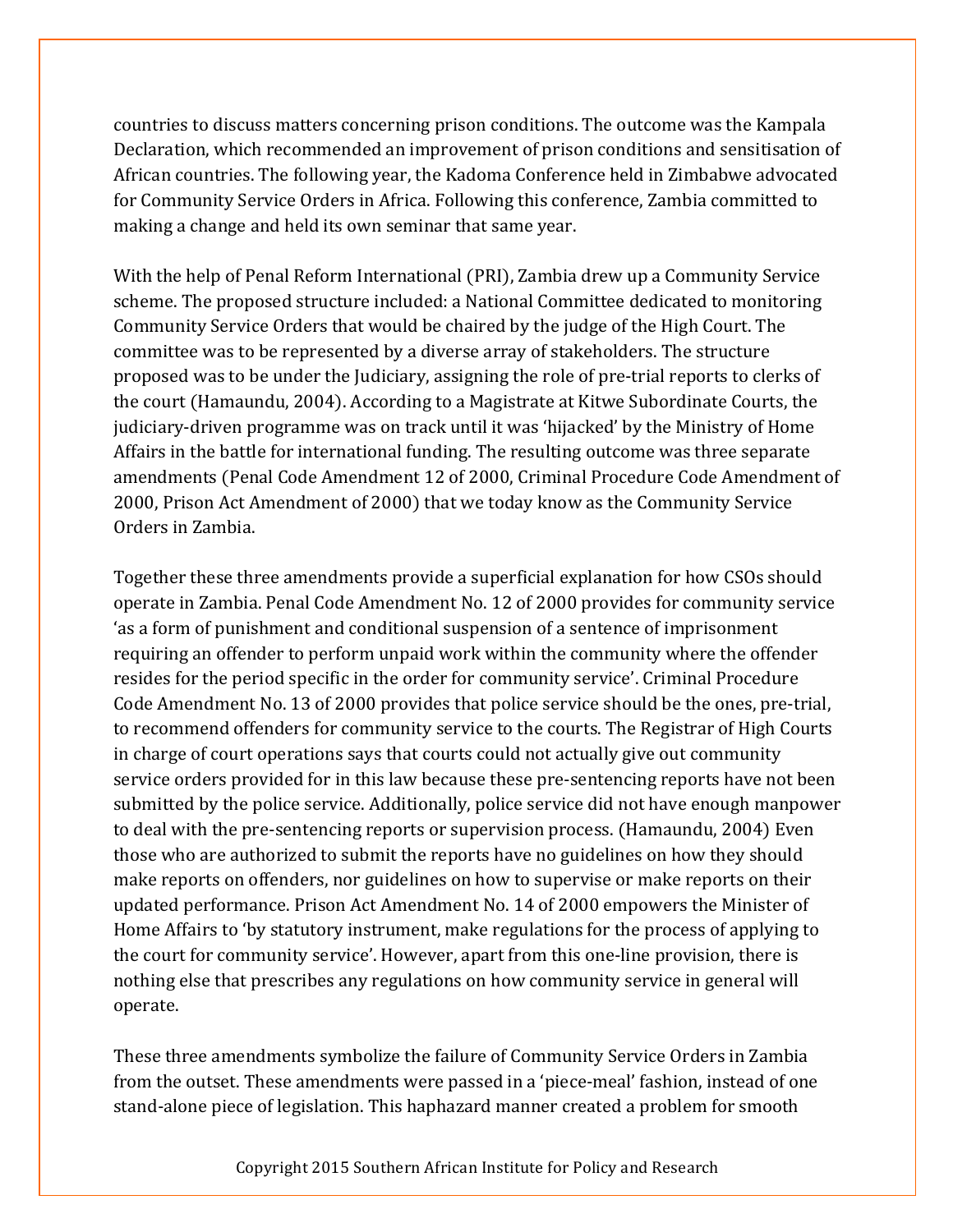implementation. Thus, with inadequate legislation, the community never saw the potential benefits of this law (Choonga, 2004). The law lacked clear guidelines, administrative structures, supervisors, and placement institutions. With no regulations or prescribed structure to guide the operation, it is no wonder the scheme did not exist in practice. For example, there was no provision for the existence of a National Committee, which is the body that is supposed to administer the execution of the community service scheme in the country. This was an imperative structure for the successful implementation of the scheme when introduced with the help of PRI. As a result, PRI withdrew funding from Zambia in 2001 and refused to assist with any further implementation until the legislation was revisited in order to be effective. PRI wrote to the Zambian Law Development Commission that same year asking for the legislation to be abandoned and further reviewed (Choonga, 2004). Without outside donors, there was inadequate resource allocation internally; no specific human or financial resources were dedicated toward implementation through the MoHA.

Acknowledging the failed attempt at implementing a CSO scheme in Zambia and that overcrowding was still a mounting problem, the government passed the Prison Act Amendment No. 16 of 2004. This Amendment provided for the use of parole. Parole is early release of prisoners conditional upon them fulfilling the requirements set out by the court. Offenders who have served sentences of at least two years and have six months remaining are eligible for parole (Prison Act Amendment No. 16, 2004). The Act established the National Parole Board to 'coordinate activities related to, and recommend the release of prisoners on parole; and perform such other functions as the minister may, by statutory instrument, prescribe' (Prison Act Amendment No. 16, 2004). The Board is a centralised system made up of: the Deputy Commissioner, chaplain-general, the director, representative of MoHA, representative of Ministry of Community Development and Mother and Child Health (Social Welfare Department), representative of the attorneygeneral, representatives of religious organizations, representatives of NGOs dealing with the welfare of prisoners, and a member of the reception and discharge committee. The Act also provided for Extension Services by the prison service in conjunction with parole: 'The Commissioner shall establish an extensions services programme for purposes of providing post imprisonment programmes for discharged prisoners and prisoners who are released under compulsory after care orders' (Prison Act Amendment No. 16, 2004). Officers who are professionally qualified in social welfare purposes are in charge of administering Extension Services.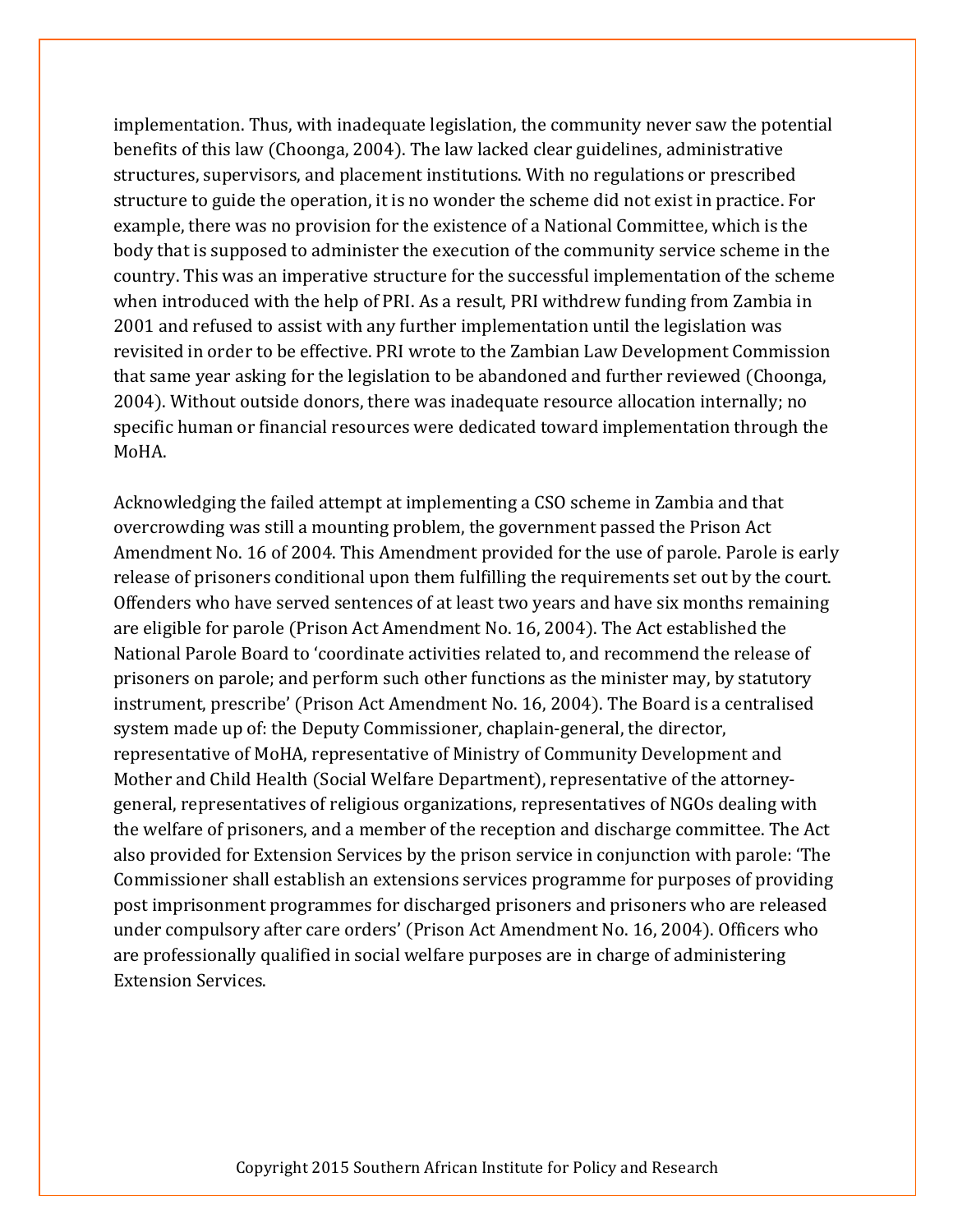# Methodology

Initial data collection was conducted at Cornell University starting in April 2015 through a review of relevant literature. A collection of journals articles and reports were gathered on the current human right violations and health conditions that characterized Zambian prisons. Beginning in May 2015, after attributing a majority of the challenges the prison service faced to overcrowding, we narrowed our focus to look for possible solutions to decongest the prisons. Thus, non-custodial sentencing options such as community service and parole emerged as our refined research topic. Through an attachment to the Southern African Institute for Policy and Research (SAIPAR) and the Zambian Governance Foundation (ZGF), our research activities expanded to include further review of relevant literature, semi-structured interviews, a review of non-governmental organization (NGO) publications and communications, and a review of the current legal framework in Lusaka, Zambia.

In order to gain a better understanding of the current legal framework and Zambia's present capacity for the implementation of non-custodial sentencing and parole, relevant stakeholders within Zambia's Criminal Justice System were interviewed. Relevant stakeholders include Prisons Care and Counselling Association (PRISCCA), Prison Fellowship (PF), Zambian Prison Service (ZPS), National Parole Board (NPB), Ministry of Home Affairs, Zambian Law Development Commission (ZLDC), AGE Justice International (AGE J), Prisoners Future Foundation (PFF), Development Aid from People to People (DAPP), and others. Each stakeholder was questioned on his or her current perspectives of the Prison Act of 1966 and the Penal Code (Amendments) Act No.12 of 2000, Criminal Procedure Code (Amendment) Act No.13 of 2000, and Prisons (Amendment) Act No.14 of 2000 that allow for community service, their opinions on any needed amendments to the legal framework, barriers against the implementation of non-custodial sentencing, and any challenges that their organizations faces in playing their role within the Criminal Justice System.

Comparative studies and discussion with international donors were also conducted. International donors such as Penal Reform International (PRI) and Access to Justice were questioned on past experiences working with criminal justice systems in various African countries, and their role as a donor. Other legal frameworks on non-custodial sentencing were consulted as well. These include South Africa, Zimbabwe, and Uganda in order to assess advantages and disadvantages of their own systems and further, how they could be applicable within Zambia. The National Institute for Crime Prevention and Reintegration of Offenders (NICRO), a South African NGO, was also questioned on their innovative methods on diversion and reform of offenders.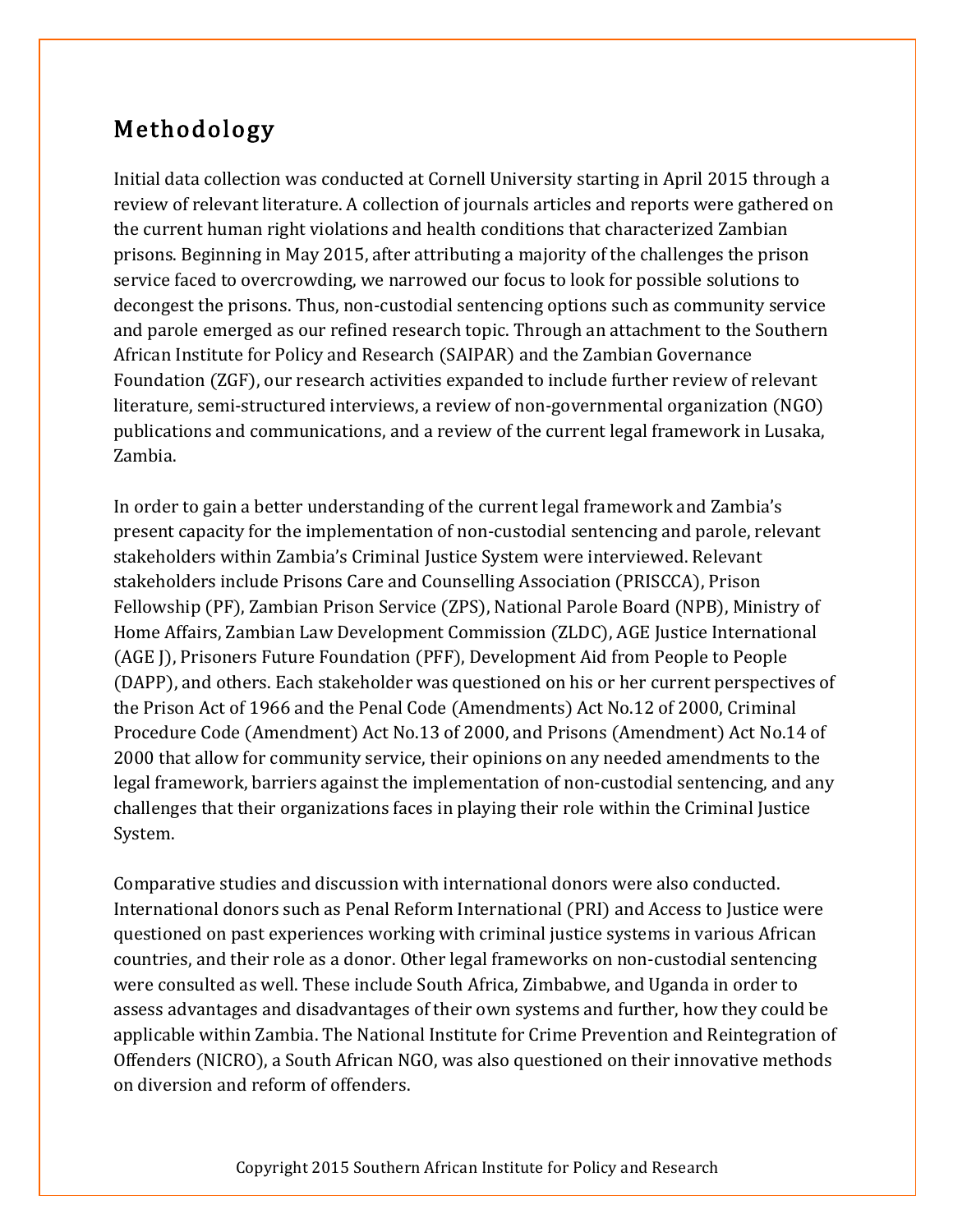## Preliminary Findings

Our research topic was born out of a need to identify possible solutions for addressing the issue of prisoner's health in the ZPS. As we found via literature review, many of the factors contributing to the poor health of inmates was rooted in excessive overcrowding in the prisons. Hence, we began looking at feasible solutions to decongest Zambia's prison system and identified non-custodial sentencing as practical and extremely beneficial to society at large as well. Non-custodial sentencing would specifically target offenders who commit misdemeanour crimes, or in other words, deserving of a sentence of less than three years in prison and pre-trial detainees, or in other words, those who have not yet been convicted guilty. These groups would receive community service sentences and parole, respectively.

Our research included a visit to Lusaka Central Prison in Lusaka, Zambia, where we obtained, via data kept in paper files, three all-encompassing findings. First, there were over 1,000 prisoners in a prison built over 90 years ago, meant to house 200 people. Overcrowding in Zambia is extensive. Second, of these 1,000 plus prisoners, 362 were pretrial detainees. These people have been denied speedy access to a trial and contribute to the aforementioned peril of overcrowding. Third, 320 of the prisoners there were serving sentences of three years or less. This is the population that would be eligible for Community Service Orders. A micro analysis of Lusaka Central Prison, which is statistically representative of the prison population as a whole, reveals that some of these 682 people in prison could instead be beneficiaries of non-custodial sentences and contributing to the productivity of society rather than occupying government funds in prison. To alleviate Lusaka Central Prison of this category of persons would theoretically bring their occupancy number down to approximately 318. That means transforming 500 percent congestion to 159 percent.

The below describes our preliminary research findings from interviews with various stakeholders. Our results are organized by the following: a brief explanation of the roles of each stakeholder within the Criminal Justice System, an introduction to the revised community service scheme from ZLDC, a description of the existing momentum towards prisoner reform, and challenges faced by those working in the Criminal Justice System (CJS) that may transfer into the new era of Community Service Orders (CSOs).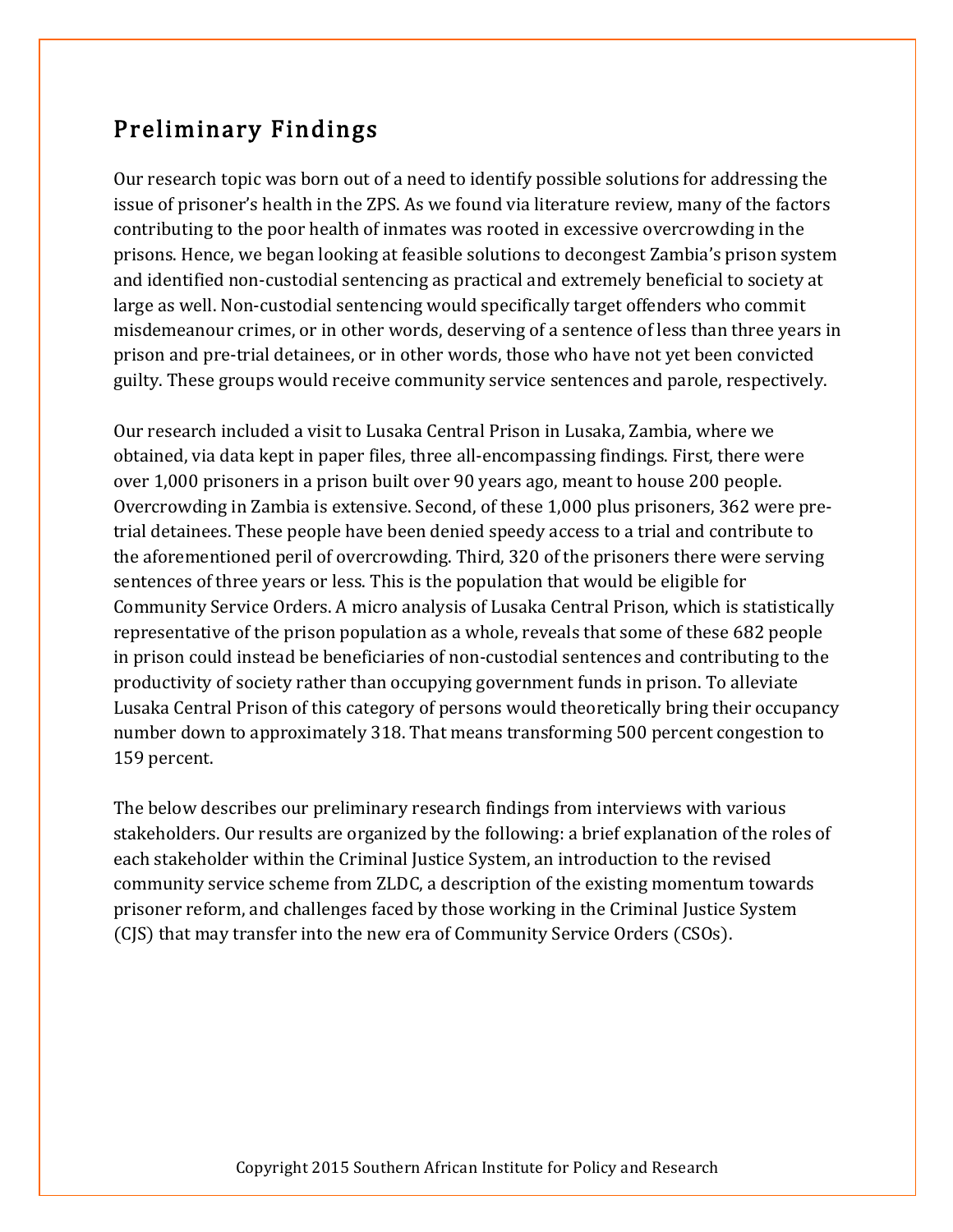### Roles of Parties Operating within the Criminal Justice System

#### Zambian Prison Service

The Zambian Prison Service falls under the Ministry of Home Affairs (MoHA) and is the main agency within the Criminal Justice System. The Commissioner of Prisons, appointed by the Republican President, heads the Zambian Prison Service. ZPS is mandated with controlling the prisons and its prisoners in all 10 provinces in which the Regional Commanding Officer (RCO) monitors and supervises the operation of all the district prisons within that province. ZPS works 'to effectively and efficiently provide and maintain humane custodial and correctional services to inmates and to increase industrial and agricultural production in order to contribute to the well being and reform of inmates and maintenance of internal security'. The services include education, literacy programming, basic and high education, distance learning, rehabilitation training (agricultural production, carpentry, tailoring, metal fabrication, sculptures), and milling plants, offender management unit, open air prisons, inmates care, behaviour change, special need offenders, development, and reintegration.

#### Civil Society Organizations

The CSOs that we have identified are concerned with the needs of prisoners and work in conjunction with government institutions. The organizations include: Prisons Care and Counseling Association (PRISCCA), Prison Fellowship (PF), AGE Justice International (AGE J), Prisoners Future Foundation (PFF), Development Aid from People to People (DAPP), and others. These organizations are given more flexibility to focus their efforts on specific needs of prisoners.

#### National Parole Board:

The National Parole Board is characterized by its dependency. As a sector under the Zambian Prison Service (ZPS), the National Parole Board functions to manage the parole application process and to supervise those on parole. The Reception and Discharge Committee (RDC), Extension Service Unit (ESU) compose the National Parole Board and assist in the management and supervision of parolees on the ground level. Supervision is conducted under the RDC and POs established within the provincial and regional offices. The NPB is dependent on ZPS for the administration of parole. NPB recommends eligible prisoners for parole but the final decision comes from the ZPS Commissioner.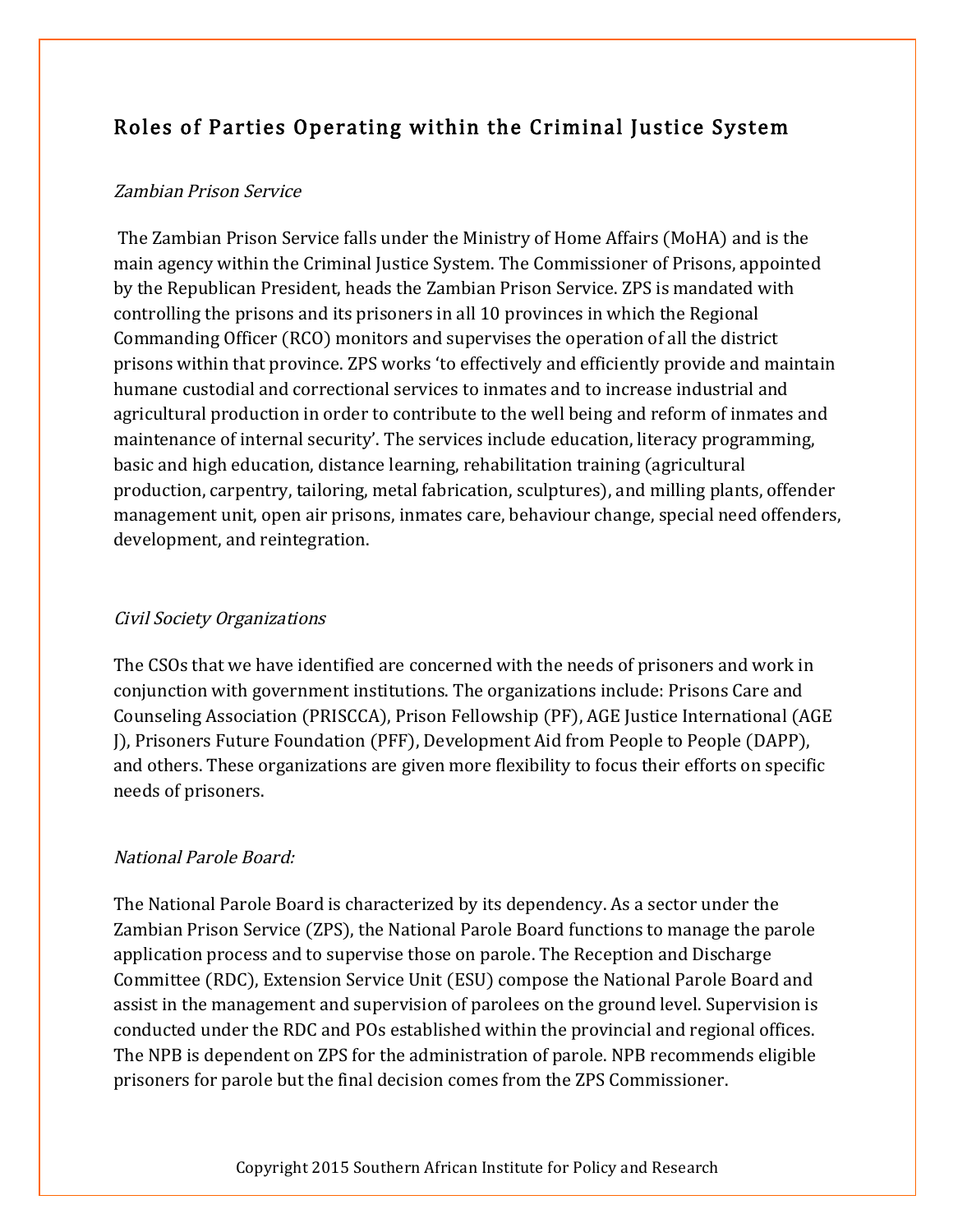### The Parole Application Process

The NPB currently uses media, posters, workshops, and seminars to communicate to offenders their legal right to apply for parole and its release procedures. The offender must then seek out a parole officer (PO). A series of interviews are conducted between the PO and the offender in order to complete the parole application. The PO completes the report and submits it to the NPB. The NPB is tasked with reviewing parole applications from all the provinces within Lusaka. Restricted by funding, the Board convenes only when a suitable amount of applications are received or upon the availability of the board. Therefore, the board does not meet in a periodical manner and the duration for applying for parole varies considerably. NPB members include: Deputy Commissioner in Charge of Correctional Services acting as the Chairman, the Chaplain General, the Director of Health, Representative of the Ministry of Home of Affairs, Representative of the Ministry of Community Development and Mother and Child Health of the Social Welfare Department and a representative of the Attorney General, Representative of one CSO dealing with the welfare of prisoners. (Choonga, 2004)

Those that are recommended for parole are often those that can illustrate their remorse and minimal risk to the surrounding community. After a decision has been made by the NPB, the resulting applications are sent to the Commissioner of Prisoners in Kabwe for the final decision. The process is very centralized.

#### Zambia Law Development Commission (ZLDC)

The Zambia Law Development Commission is a quasi-government, statutory body under the Ministry of Justice (MoJ) with a specialized function to conduct law reform. In a broader definition, ZLDC is in charge of changing the law to keep up with society. ZLDC has the autonomy to interact with outside stakeholders and is accessible to address any needed law reform. Law reform begins with research and consultation with stakeholders. After the proposal has been created, it is then drafted and given to the minister, who is then responsible for taking the legislation to parliament for final approval. It will then be made into law. ZLDC can participate in the actual performance of a new law alongside stakeholders to ensure that it is workable in practice.

#### Proposed Structure for the New Law

After years of research, interviews with stakeholders, attendance at expert seminars, and consultations with surrounding African countries, the following community service scheme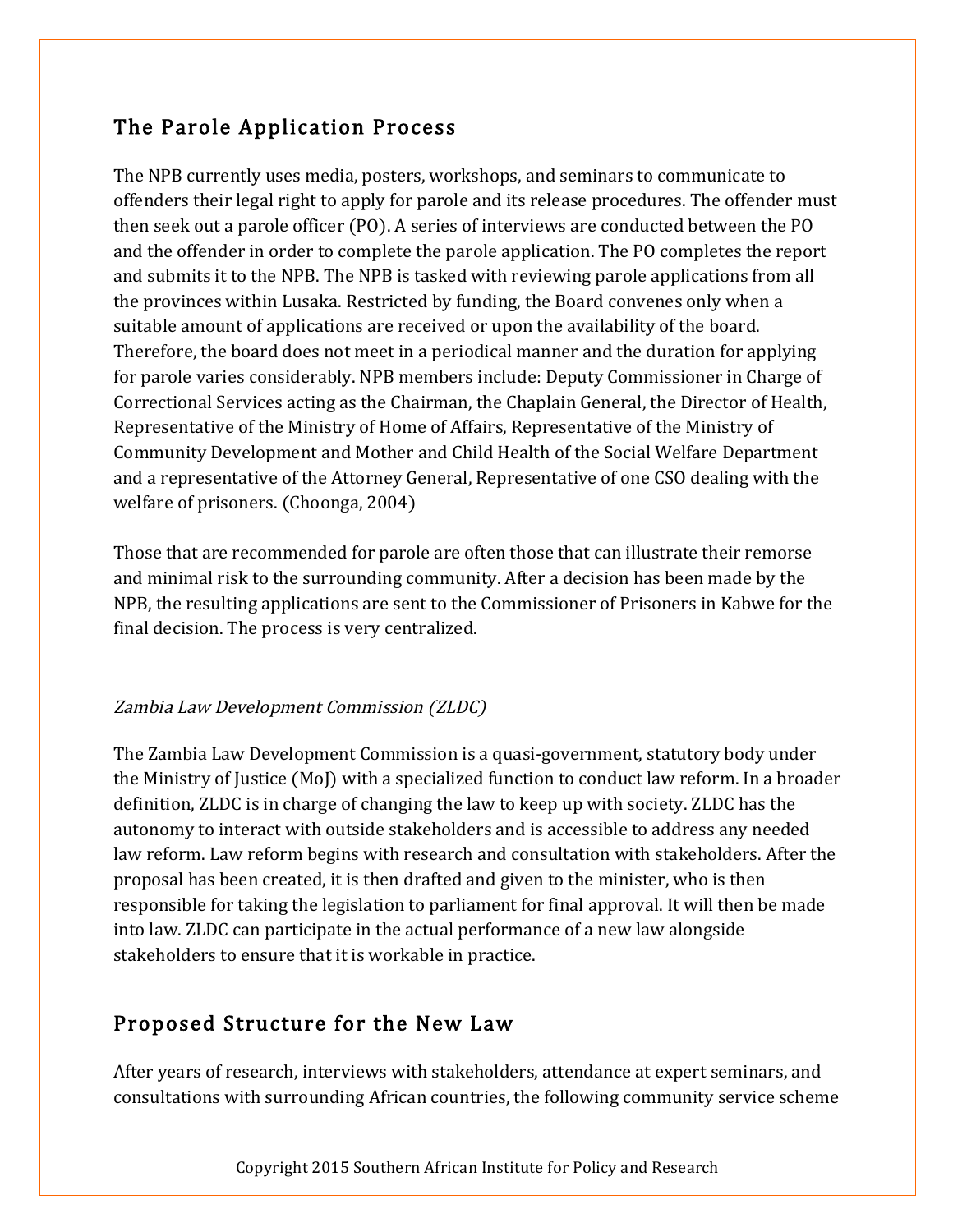is being proposed to the government to annul the previous penal code. This stand-alone piece of legislation introduces a multi-sectorial approach on prison reform. The multisectorial approach is intended to be a built-in checks and balance system for each governing body. The new law does not only center on alternatives to incarceration but also addresses most of the changes that need to be made to the entire prison system, including issues such as: human right conditions, legislative failures, prison management, reintegration, needs of the most vulnerable populations within the prison service such as women and circumstantial children, and torture. For our research purposes, only a brief explanation of the new community service scheme will be provided , as well as the guidelines for all key stakeholders.

As stated previously, a major problem of the existing legislation on community service is that it fails to address guidelines for implementation. This legislation will provide clear instruction in categorizing which institution should be mandated to handle offenders and who qualifies for community service, which offenses are eligible, and tools for monitoring and evaluation.

Roles of each player:

The Judiciary: will award the order of community service. MoHA: will be given the mandate to establish the secretariat to be responsible for sourcing the funds from the government and from other cooperating partners such as international donors and reviewing the monitor and evaluation forms. MCDMCH: will provide the probation officer from the Social Welfare Department responsible for counseling aspect of parole to utilize their training in counseling and guidance to supervise offenders on community service. NGOs: will be able to sit on the National Committee on Community Service Board to provide additional support in achieving the objectives of the board. Community members/Chiefs/Traditional leaders: will be utilized when necessary to provide a link between the offender and the courts as well as inform the board on the sentiments of the surrounding community.

Under the Ministry of Home Affairs will be the National Committee on Community Service Board. This committee will be in charge of administering and supervising all non-custodial sentences. The committee will have headquarters in all of the provinces. Underneath the National Committee on Community Service Board will be ZPS. The Director and the deputy director of the community service boards will report to the ZPS. Senior Community Service officers from the MCDMCH will report to the deputy director. The community service officers will be in charge of POs, while the POs will head the subordinate community officers. Please refer to the respective chart in the appendix.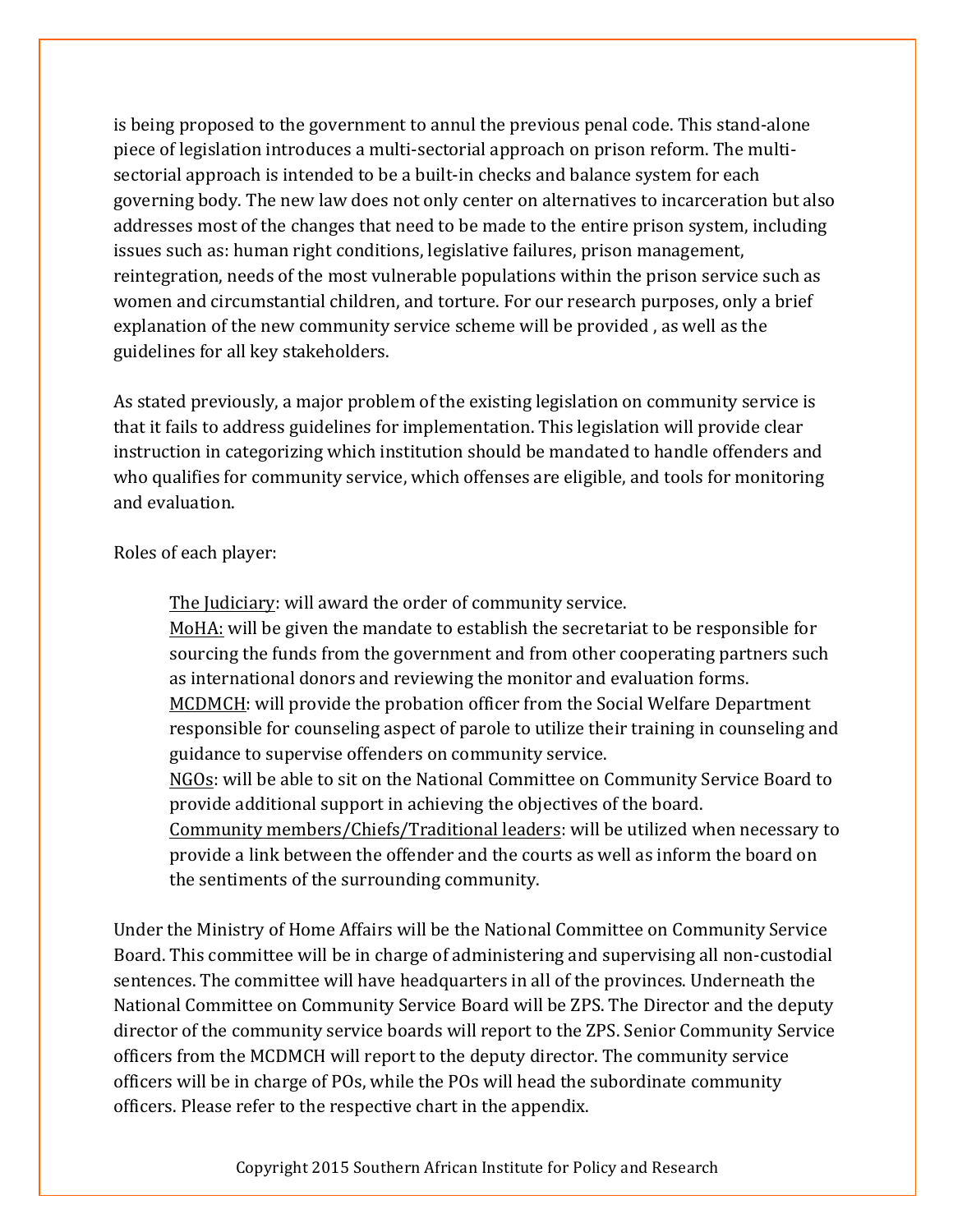Offenders that commit minor misdemeanours will be eligible for community service. Misdemeanours, or minor offenses, constitute crimes that qualify for less than two-year sentence in prison. Other considerations taken by the court are the age of the offender and whether or not he or she is a habitual offender. Before a community service sentence can be given, the offender has to give consent to the sentence. A report is then given to the court by the POs to provide background information on the offender. The court based on the background information provided by the report chooses a placement to best match the skills of the offender. There will be permanent placement sites mandated in this scheme that has yet to be determined.

A pilot study will be conducted in three districts: Lusaka, Kabwe, and one rural setting to be announced later. The purpose of the pilot is to iron out any unanticipated challenges in implementation. ZLDC will monitor the implementation and work beside the above stakeholders during the pilot study.

#### Momentum and Political Will Derived from Advocacy Efforts

'We are living in a modern world and we need to be moving with the times', said Barbara, a Regional Parole Officer at Lusaka Central Prison. Institutions at every level are capitalizing on this era of change and are ignited with passion to help. AGE J has petitioned for the rights of female prisoners and their circumstantial children. PRISCCA has advocated on behalf of juveniles for the creation of a statutory instrument to promote speedy execution of sentences. International donors are already being consulted for financial support. A precedent has been set to mandate the release of a number of prisoners through presidential pardons.

There is a national recognition and advocacy for prison reform. The prisons have reached a new celebrity status within the news. In President Sata's first public address, he mentioned, 'most of the people in prison should not be there'. It is at the top of everyone's agenda within the government and sensitisation at the government level is not uncommon. With the help of NGOs such as PRISSCA, influential government administrators are successively being informed to prisoners needs. According to Dr. Malembeka, the director of PRISCCA, 'One judge that was brought to see the conditions cried tears at circumstantial children'.

Recognition at the political level is there and it is clear that the wheels are spinning for reform. All of these current advocacy efforts share the same conclusion that the only solution for a more efficient and effective Criminal Justice System is the entire revision of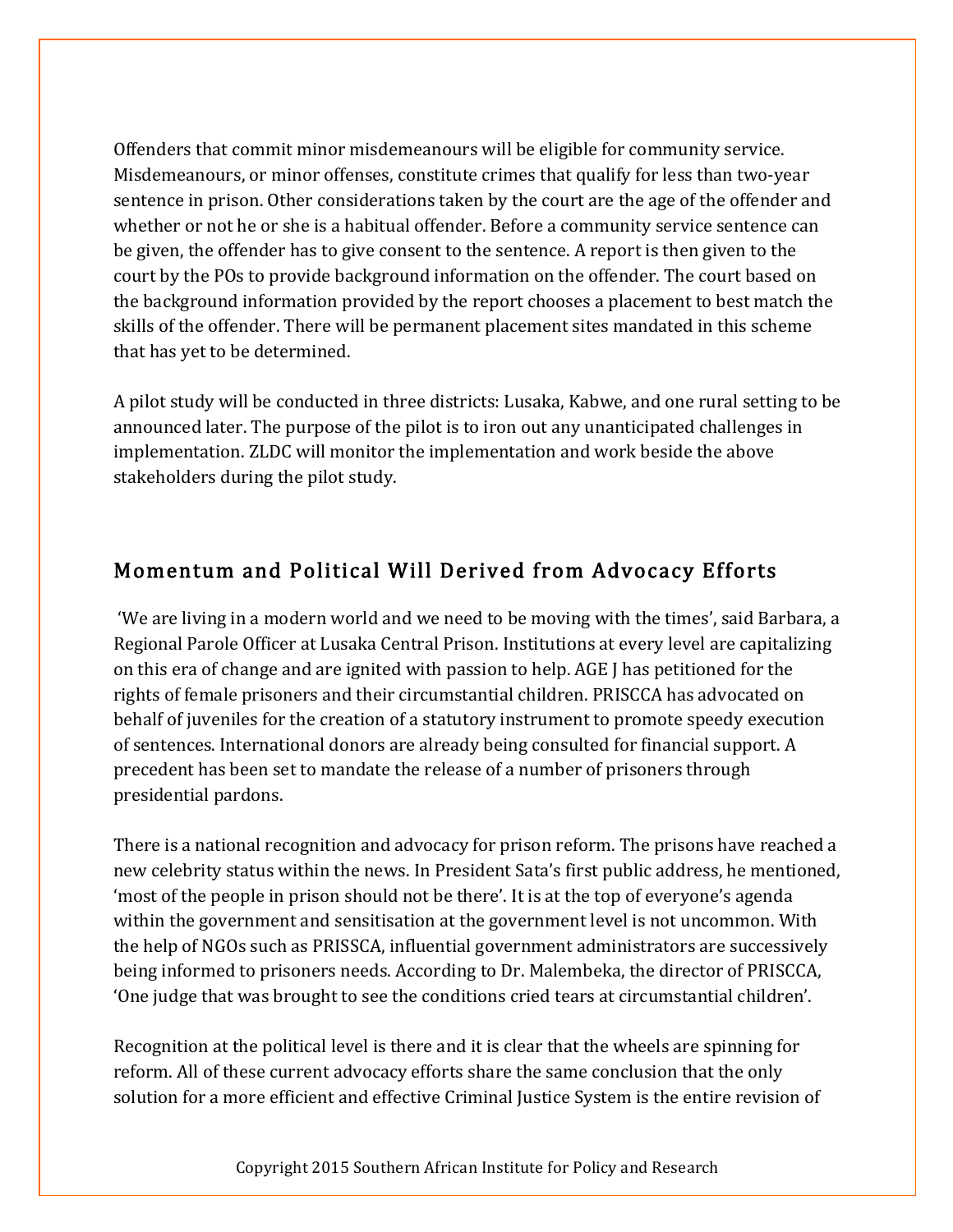the Penal Code. The 'law is what guides us. If the law says, we'll do it, just give us the proper resources', stated Martha Sinkamba, Assistant Commissioner of ZPS and Head of Extension Services at NPB. The will for change is clearly present and stakeholders are ready to 'bring it on' and ready to do what is required to better the conditions of prisoners. However, many efforts focus on the short-term relief for prisoners as everyone waits with anticipation for the new governing legislation.

### Challenges

#### Lack of Communication and Uncoordinated Efforts

The aforementioned stakeholders involved in the Criminal Justice System are all working toward the same goal: implementing an effective Community Service Scheme in Zambia. However, a lack of communication underlies their relationships and thus results in the inefficient use of human capital. It was not until the fifth week of our research that we learned ZLDC was, in fact, in the process of drafting new legislation targeted at addressing many of the issues other stakeholders had rose. All other interested parties did not know the status of this legislation or for most, that it was being drafted at all.

Without this crucial knowledge, many advocates continued to work tirelessly to advocate for a change to the law – one that is already in the process of being amended. Other NGOs have tried to work under the existing structure provided in the legislation in order to reach their goal of implementing CSOs. ZPS has worked with various NGOs, including PRISCCA and Prisons Fellowship, to form the Zambia Prisons Consultative Forum. This is a group of stakeholders interested in prison reform that are working under the MoHA and MoJ to review applications of organizations that want to apply to supervise offenders for Community Service. They have also been working on pushing for the MoJ to create a statutory instrument (SI) for the judiciary to use to give out Community Service Orders. Currently, their proposed supervision for offenders is based on volunteers and churchrelated outreach programs. Prison Fellowship stated in an interview that many people have shown interest in volunteering and government officials have instructed them this is the best way for them to have a voice. The problem with this Consultative Forum is that it is working to create? CSOs under the existing legal framework provided, which, according to ZLDC will be completely annulled by the end of this year with the new legislation.

There is clear division and lack of communication between relevant NGOs and government agencies regarding the implementation of CSOs and the status of the legislation. In an interview, the executive director of PRISCCA argued that the best strategy to achieve an amendment to the existing legislation was a 'shortcut'. He proposed the best and quickest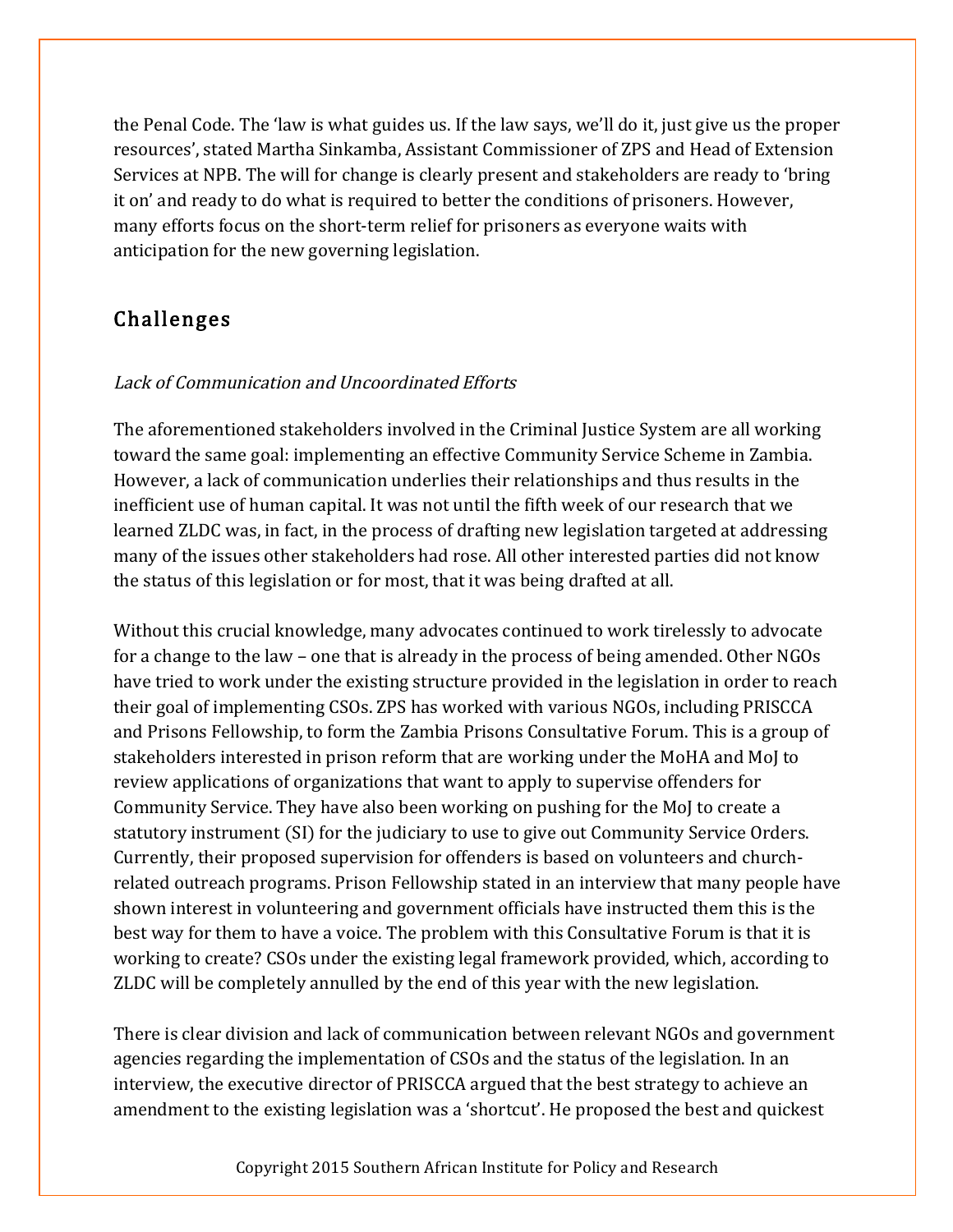way to change the law was to lobby the President and present him with a persuasive policy paper so that he would instruct the minister to create the bill 'that night'. Then the minister would take it to parliament and it would become law. He instructed that this was a way to get around the lengthy process of drafters. Sharon Williams at ZLDC adamantly warned against this route for passing any type of legislation. As an expert in law reform and the Assistant Director of ZLDC, she cautioned that legal reform spontaneously ordered by the president usually lacks consensus, rationale, and sufficient research. She supported that the best review and rewriting process does, in fact, take the necessary time to identify specific challenges on the ground and consult with stakeholders. She explained ZLDC had previously worked with PRISCCA and done extensive research to ensure the law would be constructed correctly the second time around. PRISCCA, unaware of the status of this legislation, was understandably dissatisfied with the lengthy and seemingly never-ending process, as it was first initiated in 2006 and they were not kept informed on the developments in their findings and the progression of the law.

PRISCCA cited the National Parole Board as another example of a government institution that does not work effectively with NGOs. He saw the NPB as not transparent in its' decision making for specific offenders and that the overall system the NPB works under is too limiting to effectively address the majority of offenders. Additionally, he expressed the desire to have more input in the decisions that directly affect many of the offenders his organization works with. Additionally, there is only one slot for an NGO to sit on the NPB and the rest are government officials and government appointed. He added that the NGO that was chosen to sit on the board, a church organization, is relatively uninvolved with prisoner-related efforts. He would rather a network of NGOs select a representative to sit on the board.

There was also miscommunication and a lack of concerted efforts amongst NGOs themselves. While it did not seem like there were contentious sentiments among the various groups concerned with prison conditions, it became apparent throughout our interviews that this lack of coordinated efforts resulted in the inefficient use of resources and time. In many cases, it results in organizations trying to recreate a wheel that has already been worked on by another organization. For example, the previously mentioned Zambia Prisons Consultative Forum attempts to be the centralized body that approves NGOs to supervise CSOs. AGE Justice on the other hand is concurrently but separately working with the MoHA to utilize a Catholic Church Organization's network to supervise offenders. The Prison Consortium, led by PRISCCA efforts, is a recently formed group that attempts to organize NGOs concerned with prisoners. However, this group overlaps with members of the Consultative Forum and does not include other organizations we identified as relevant parties.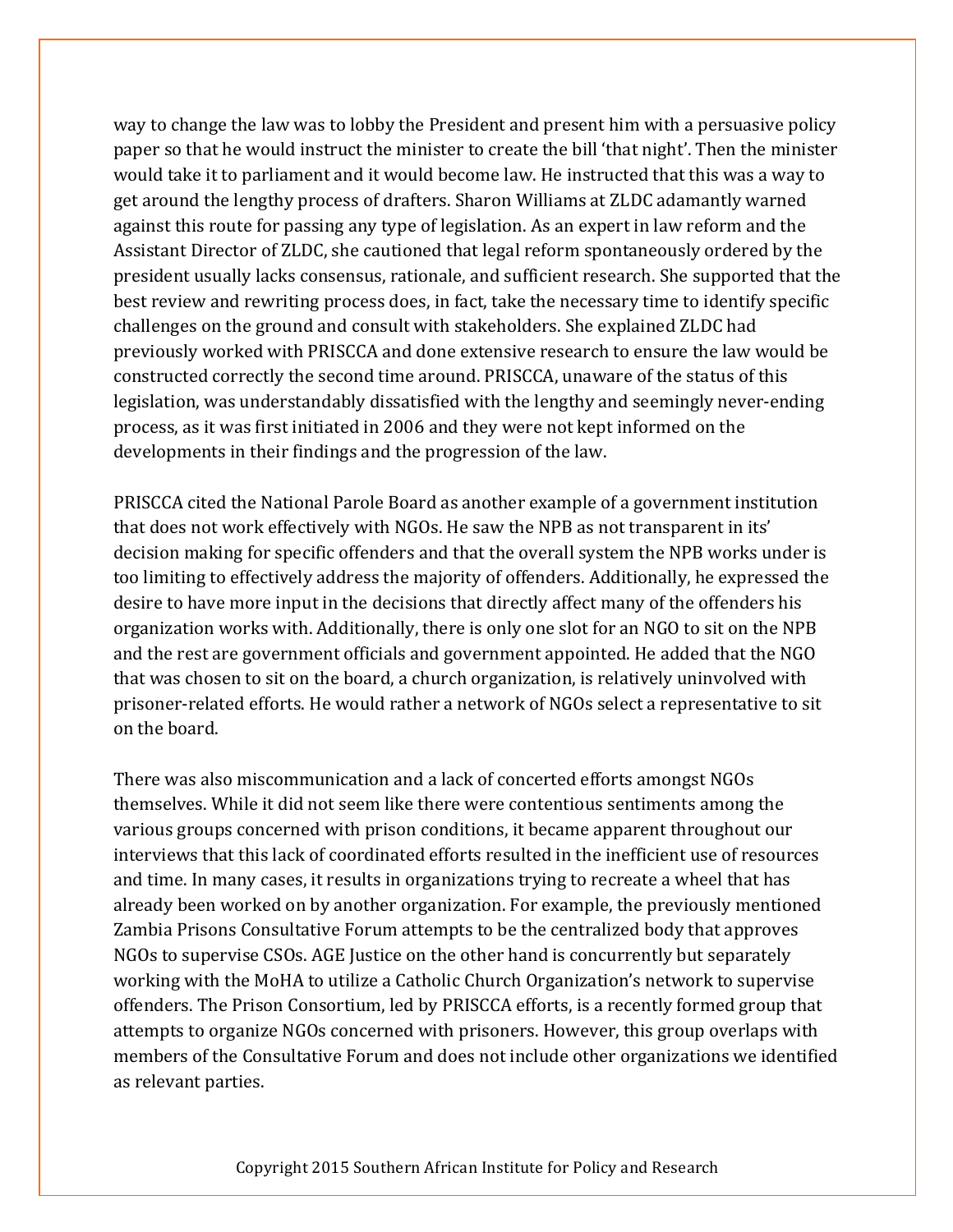Miscommunication extends to the network of government agencies internally as well. The NPB, a government department, is included in the group of relevant stakeholders that were not aware of the current legislation being drafted. Martha Sinkamba, the Assistant Commissioner of ZPS and the Head Extension Services officer of the NPB, expressed she was not aware of the progression made by ZLDC either. Further, Christabel, the lead lawyer on Penal Reform at ZLDC, identified that the objective of parole, as under jurisdiction of the NPB, is not being met due to many challenges the NPB faces. Christabel, among many other stakeholders, see a lack of transparency from the NPB which further contributes to poor communication.

Communication within the dominion of the NPB itself affects the efficiency of its operations. The law states that the whole process for approving offenders for parole should take no longer than 14 days once the board has met, however this is often not the case.<sup>1</sup> Martha cited the reason to be that the ZPS Commissioner has the final say in approving offenders for parole, rather than the NPB. This extra bureaucratic step creates laps in waiting time and lengthens the process in getting approval for parole. Martha explains, you can't tell your boss, 'hurry up, we're waiting'. She suggested that having the NPB act as the final stamp of approval would decrease the lengthy process and would, in fact, be better because the NPB has been in touch with offenders, their references, and has discussed their individual circumstances at length.

#### Pre-Trial Detainees

 

The Penal Code provides that a person held in custody, without being convicted, shall have access to legal representation or a judge within 24 hours of being detained. However, there are countless stories of detainees being held for weeks, months, and even years. These detainees can often be found innocent later on once their case reaches trial. Paul Swala, Chair of Prisons Fellowship, was serving as an army officer in 1979-99 and was accused of planning a coup. He was arrested and spent two years in prison before his case reached trial, where he was proved to be innocent. After his trial and being acquitted he was still denied his job back. According to Swala, the conditions for those held pre-trial are just as bad, if not worse, than prison itself. This means that every year, thousands of people who may be innocent are subjected to prison-like conditions and treatment. This population is large in number and thus a large contributor to the issue of overcrowding.

In Zambia's prison system, 6,000 individuals, or about one-third, are currently being held pre-trial. On our visit to Lusaka Central Prison, we discovered accordingly that 362 out of about 1,000 prisoners are pre-trial detainees. Geoffrey Mayamba, the Director of Prisoner's

<sup>&</sup>lt;sup>1</sup> Interview with Martha Sinkamba from the National Parole Board 14 July 2015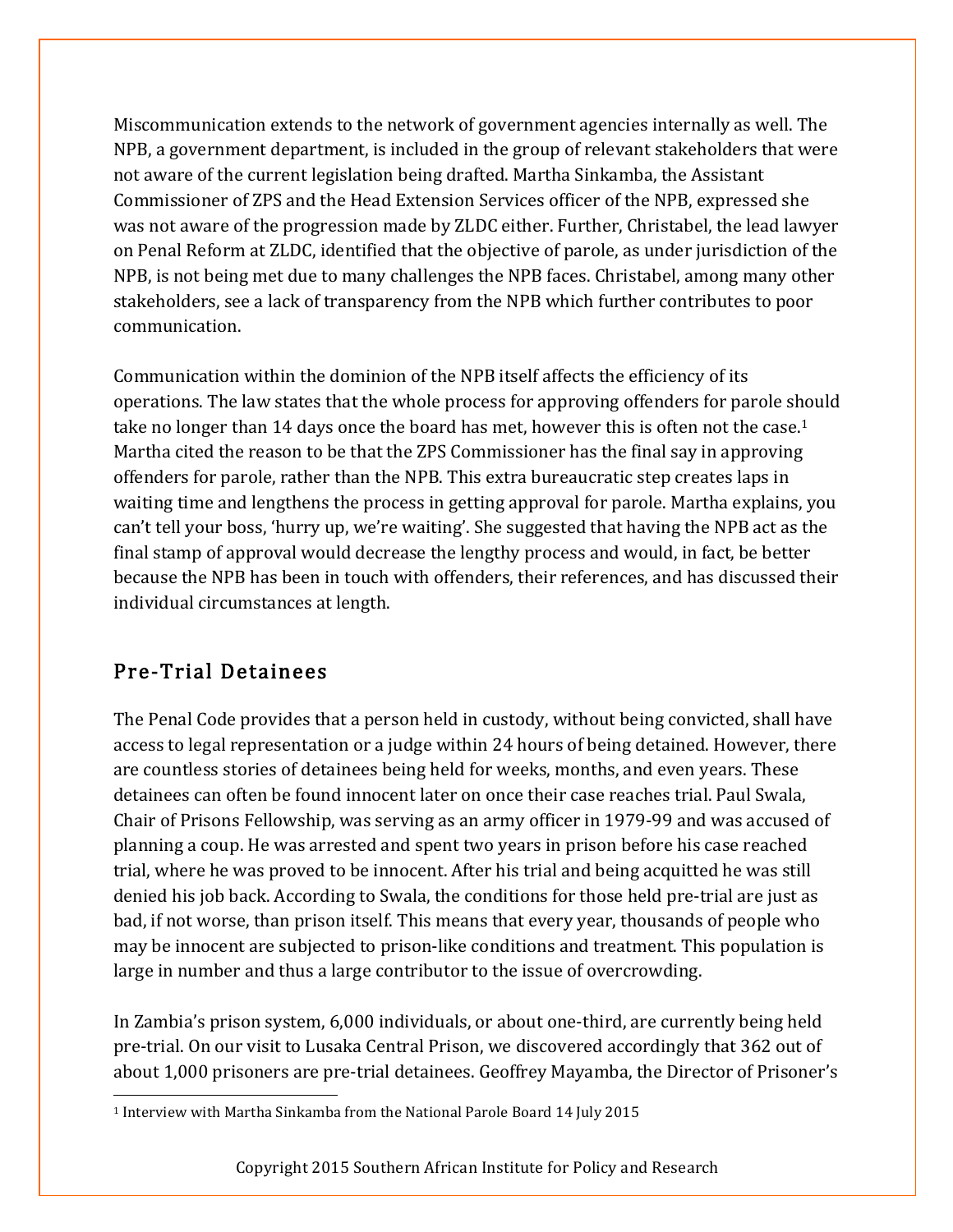Future Foundation (PFF), cited a lack of clear understanding of roles within the Criminal Justice System as one of the main factors for the 'excessive and extended use of pre-trial detention'. It is symptomatic of the failings in the Criminal Justice System relating to the effective and efficient management of case flow. He cited these failings specifically as: poor record keeping, case files getting lost, logistical challenges such as transportation of detainees to court appearances, non-selective charging of suspects, lack of forensic capacity to investigate cases, abuse of police powers to arbitrary arrest and detain, poor communication, lack of cooperation and coordination between prosecutors and investigators of the CJS institutions, and prolonged investigations on the part of the police who wait for instructions from the Director of Public Prosecution.<sup>2</sup>

PFF cites poor communication between courts and prisons as a major cause for the large number of pre-trial detainees. He informed us that remandees often do not know the date of their next case hearing. In addition, he sympathizes that judges cannot work every hour of every day. Judges handle about 200 cases per month but there is an even larger influx of cases to attend to. There are also sometimes unnecessary adjournments by the courts, which are not communicated to the prisons. Finally, ZPS has inadequate knowledge of the appeals procedure process from the courts to advise those accused remandees.

The 'poor and powerless' are often the ones that bear the brunt of excessive and extended pre-trial detention due to a lack of access to legal aid.3 Detainees who have no money to pay for legal representation thus have no one to push for their cases. Organizations like PRISCCA and Prison Fellowship offer assistance in this regard; they will go to courts and represent those who cannot afford it so that their cases are not pushed to the bottom of the pile. Further, most remand prisoners do not have access to or knowledge of Criminal Justice procedures that would grant them bail, police bond, or the ability to make appeals.

The theme of the inequality of offenders extends to the current availability of non-custodial options as well. According to PRISCCA, only the wealthy have access to services from CSOs under the current law. 'You can buy freedom, but you need the resources to do it'.4 He supported that non-custodial options are not compelling under the current law, so these sentences are completely at the mercy of the judge. Therefore, assistance from CSOs is a window only for those who can afford strong representation or bribes. Further, the NPB explained that those who live in rural areas are less likely to have access to parole as a noncustodial option. This inequality though is due to constrained resources.

 

<sup>2</sup> Interview with Geoffrey Mayamba from Prisoners Future Foundation 29 June 2015

<sup>3</sup> Ibid.

<sup>4</sup> Interview with Godfrey Malembeka from PRISCCA 26 June 2015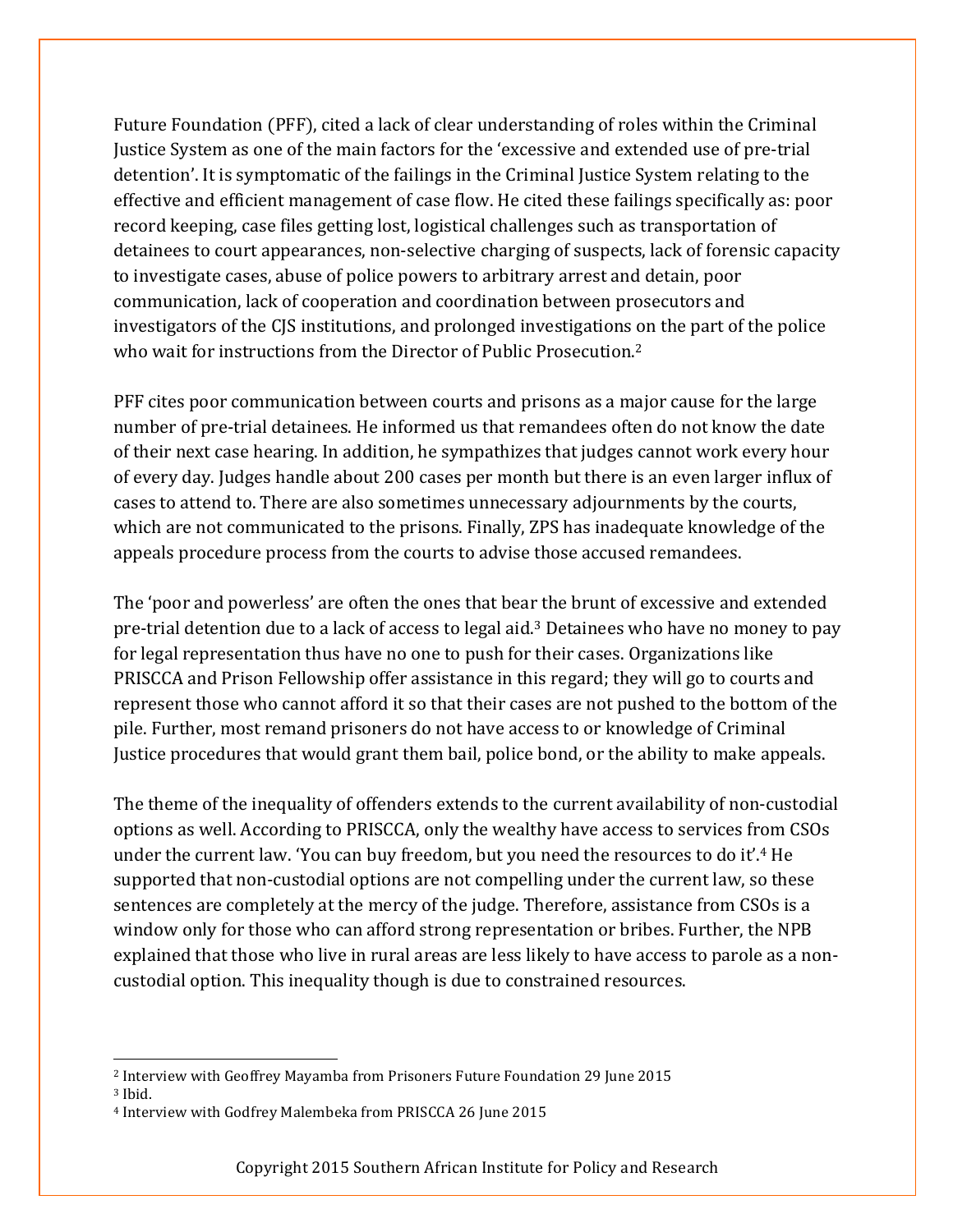#### Constrained Resources

For majority of the stakeholders we interviewed, limited resources and funding contributed to poor administration, information management, and a lack of training. For example, although the poor cannot afford to hire their own legal representation, there are government-provided lawyers. However, these lawyers are understaffed, not found in all districts or provinces and yet sometimes still charge a fee. It was overwhelmingly clear that this limitation extends to the ZPS as well. PRISCCA noted that ZPS has made increasing efforts to improve data collection. However, the officers need to phone-in information to their supervisor. He says the staff is not given 'talk time' by the Commissioner and so sometimes they are not able to relay the content. According to Barbara, the Provincial Parole Officer, 'when certain information is needed you don't have it at hand, you have to start running up and down from one office to another'. This affects officers' ability to gather full information about a parolee, prisoner, and processes to follow. Further, there were no clear systems or comprehensive evaluations identified to keep track of parolees.

Consequently, officers receive minimal training. A parole officer's job is to rehabilitate, keep track of, and assist those released on parole. When asked how she is encouraged to promote behavioural change or how progress in parolees is measured, Barbara could not answer from memory, but assured us that there were guidelines 'somewhere she would find later'. However, Barbara is not solely to blame; she has an immense number of responsibilities and functions, as she takes on many different roles everyday. For example, she is trained as a nurse and attends to prisoners at Lusaka Central; she is a ZPS officer under the Offender Management Unit; she is a parole officer; and finally, she sits on the NPB when it meets. She expressed that her work resembles more of a volunteer position than a salaried-career. Martha Sinkamba at the NPB also cited a shortage of parole staff and their overwhelming responsibilities as a hindrance to effectively monitor parolees. Lusaka Central Prison, home to over 1,000 prisoners, employs four parole officers, who again, have several job titles in addition to being a parole officer.

These same issues challenge the operations of the NPB as well. Members of the NPB are intended to sit for a three-year renewable term. Martha explained that the extent of their training was two weeks in Canada. However, with a renewal of the board overdue, there probably will not be funds to do this same type of training again. Martha stressed many times that the NPB does not receive adequate funding from the government to execute all the services it is expected to. With 40,000 kwacha per month, they are expected to finance operations of the whole office including electricity, computers, water, stationary, all administrative expenses, and all travel expenses and accommodations that come along with the expectations of the NPB to serve the entire country. Logistically, they have tried to solve the inadequate financing of traveling to all parts of the country to sit and review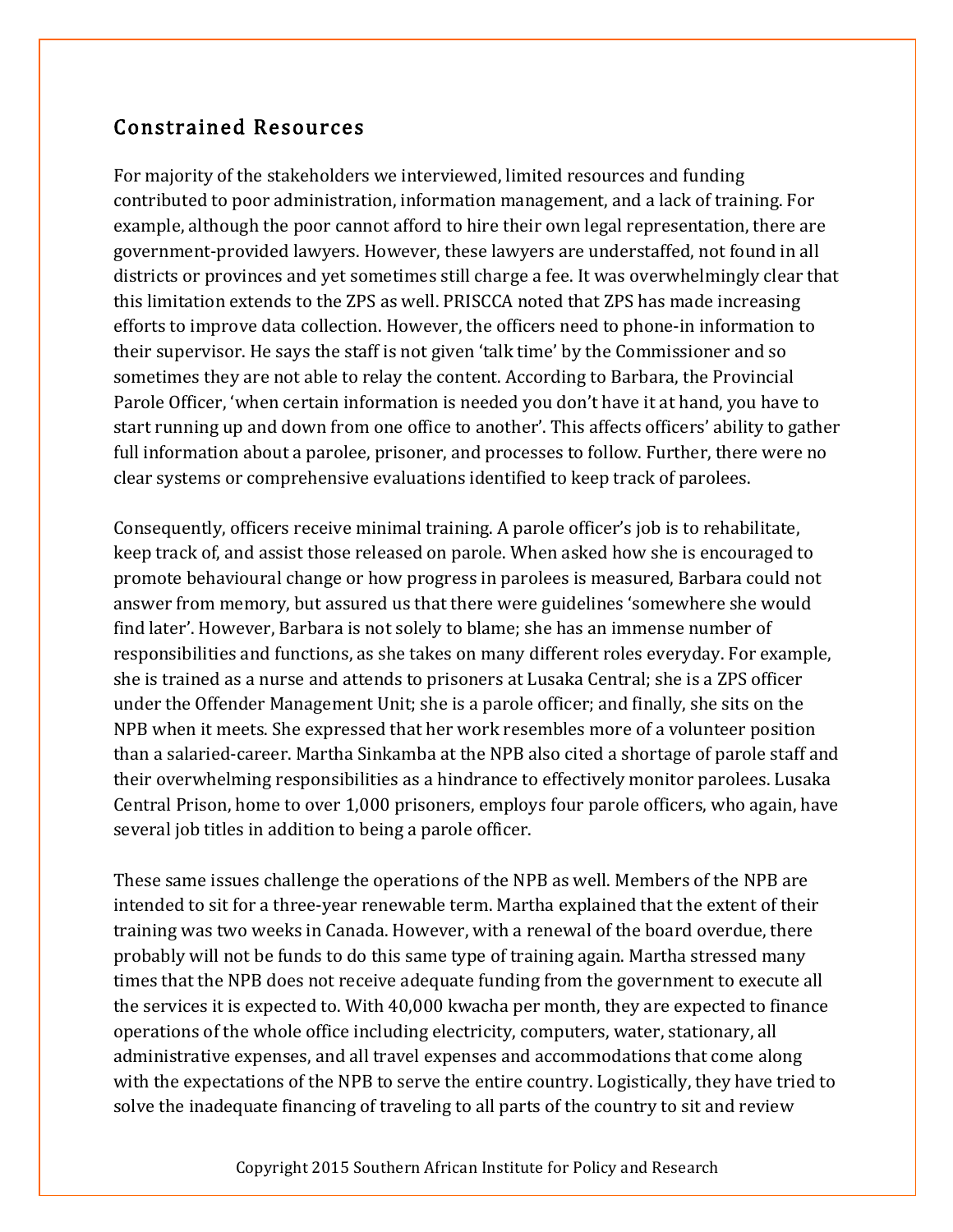applications by sitting mostly in Lusaka and having paper requests sent to them. They respond with the decisions via paper messenger again, occasionally requesting an oral or in-person meeting to determine eligibility. However, this solution poses its own challenges as well. Without effective digitized documents or communication, there are certainly increased delays in determining parole eligibility. The reliance on physical documents produces slow processes and is of course prone to errors or misplacements. Martha has a computer in her own office but explains its' benefits are not fully capitalized unless everyone uses the digitized system.

#### Mediocre Rehabilitation and Reintegration

Upon our visit to Lusaka Central Prison, we spoke with two parole officers. One was the aforementioned Barbara, and the other was Hastings. Hastings told us a story of a young man, 21 years old, who had spent a few years in prison, committed for petty theft. He had stolen a phone because they had no money and limited food at his uncle's house, where he stayed. Four days after he was released on parole, he was arrested for a crime. This time, he had broken into that same uncle's house and stolen a TV and radio. Hastings had the opportunity to speak with this offender, before he escaped, who explained 'my family did not accept me when I came back out. I had nowhere to stay, no money'. Hastings said, 'If he doesn't have anywhere to stay, then prison will be a better place than home'.

This offender's story is the epitome of the need for implementing CSOs. He was convicted for a petty theft and then cut off from society and his familial ties, which increased the likelihood that he would commit another crime. Hastings explained that many crimes committed are the results of their circumstance and these people 'do not belong alongside murderers and rapists'. This offender's re-offense is the result of a failing rehabilitative system in the CJS.

PFF explained the CJS recognized this desperate lack in rehabilitation, which led them to create the Offender Management Unit, tasked to look into prisoner's welfare and impart sustainable skills. They are responsible for inmate care, bedding, clothing, hygiene, sanitation, HIV awareness, nutrition management, risk assessment, promoting sports and recreation, and skills training in academics, agriculture, industrial activities, and farming. This is a large range of responsibilities for one officer to have, not to mention the several other hats they are concurrently supposed to wear. Hastings explained that 'we are able to give them skills, but we are not able to extend that help to resources or financial help'. He expressed that although many offenders do in fact leave prison with learned skills, they are seldom able to put these to use to support themselves. The government and other employers mostly refuse to hire this category of people and they are unable to start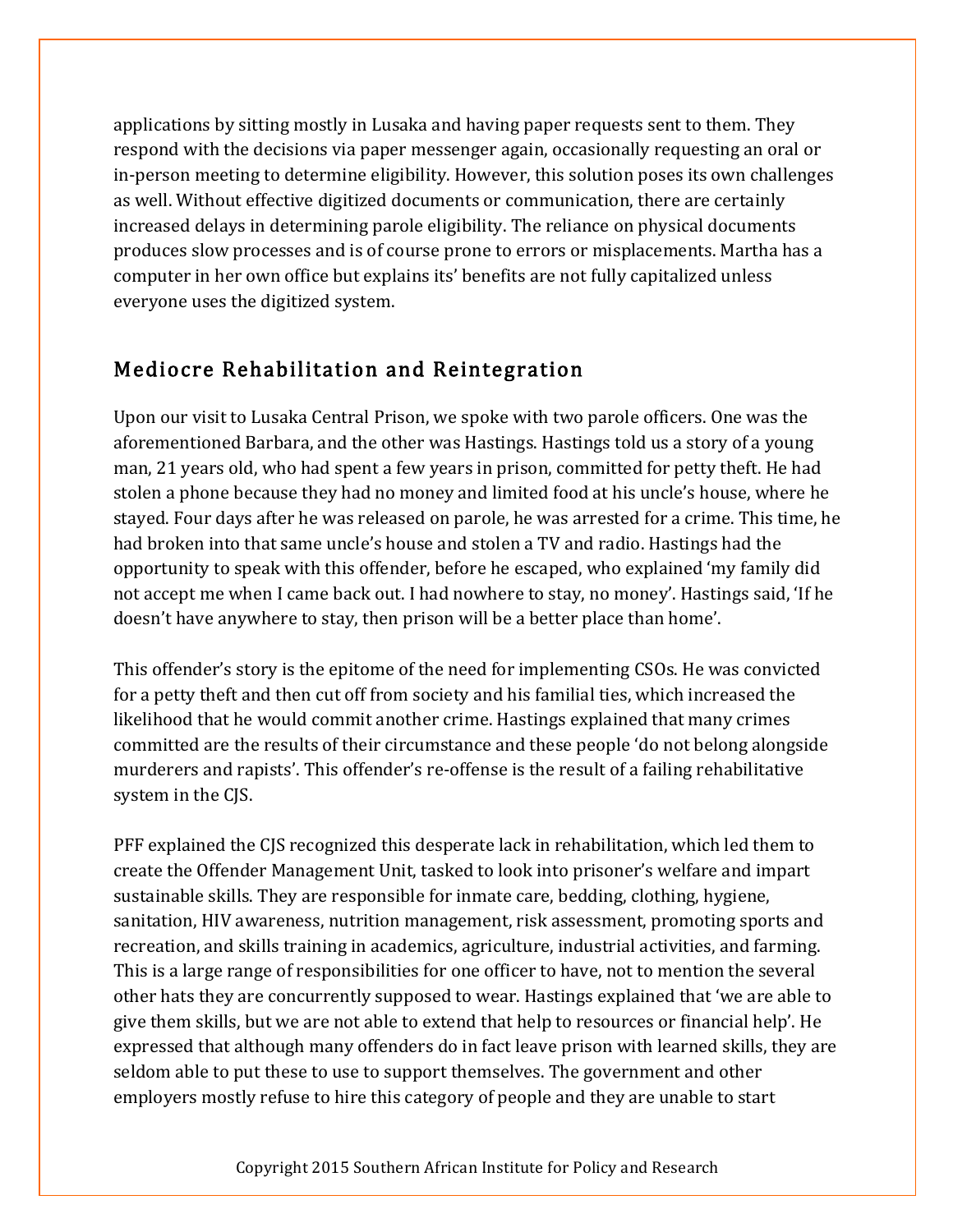businesses themselves because they lack capital – hence, they often resort to crime again. Hastings melancholy concluded, 'Have we done enough? We have not. We have not done enough'. Additionally, when we asked the parole officers about the other extension services they offer to encourage behaviour change, they provided us with little proof of service beyond speaking with the offender.

In the newly proposed CSS, the role of counselling and rehabilitation will be the sole responsibility of Social Welfare workers under the Social Welfare Department in the Ministry of Community Development and Mother and Child Health. These Social Welfare workers already exist so it was hoped that they would transition smoothly to the new structure. These Social Welfare workers also need to obtain a three-year degree in social work. The other supervisor from ZPS will be strictly in charge of monitoring hours and administrative needs. Hastings affirmed the need for this schism in parole because when offenders see him in his ZPS uniform they are usually reluctant to open up. 'They immediately think I am out to get them', says Hastings. According to Christabel at ZLDC, they hope to implement the CSS with established placement institutions such as tree plantations or hospitals, but can also be flexible to suit specific cases or skills of the offender. For example, she mentioned if a lawyer is given a CSO, that person can be required to donate the prescribed amount of hours to pro-bono legal work instead of planting trees to better give back to society.

### Un-Sensitized Community

As said by Venessa Padayachee, the National Advocacy and Lobbying Manager at NICRO, 'the biggest challenge is society itself'. It appears that society still remains one step behind the government. If the current law is replaced by the newly proposed legislation, a major deterrent to its perceived effectiveness is likely to be society itself. Widespread unfamiliarity among citizens of an individual's legal rights in Zambia perpetuates the continued overuse of arrest and detainment as punishment. Finally, stigmatism of exoffenders encompasses many communities and hinders perceptions of Community Service and Parole.

According to Dr. Malembeka, if one were to look at the demographics of the prison population, he/she would see that many prisoners come from rural areas. Due to lack of legal education, many offenders in these areas enter into court without proper knowledge on the various forms of punishment and lack the funds to afford proper legal representation. For some, their discrimination under the law begins before court in that many do not even know what exactly constitutes a crime under the law. For example, according to Dr. Malembeka many offenders are arrested for trespassing, although they did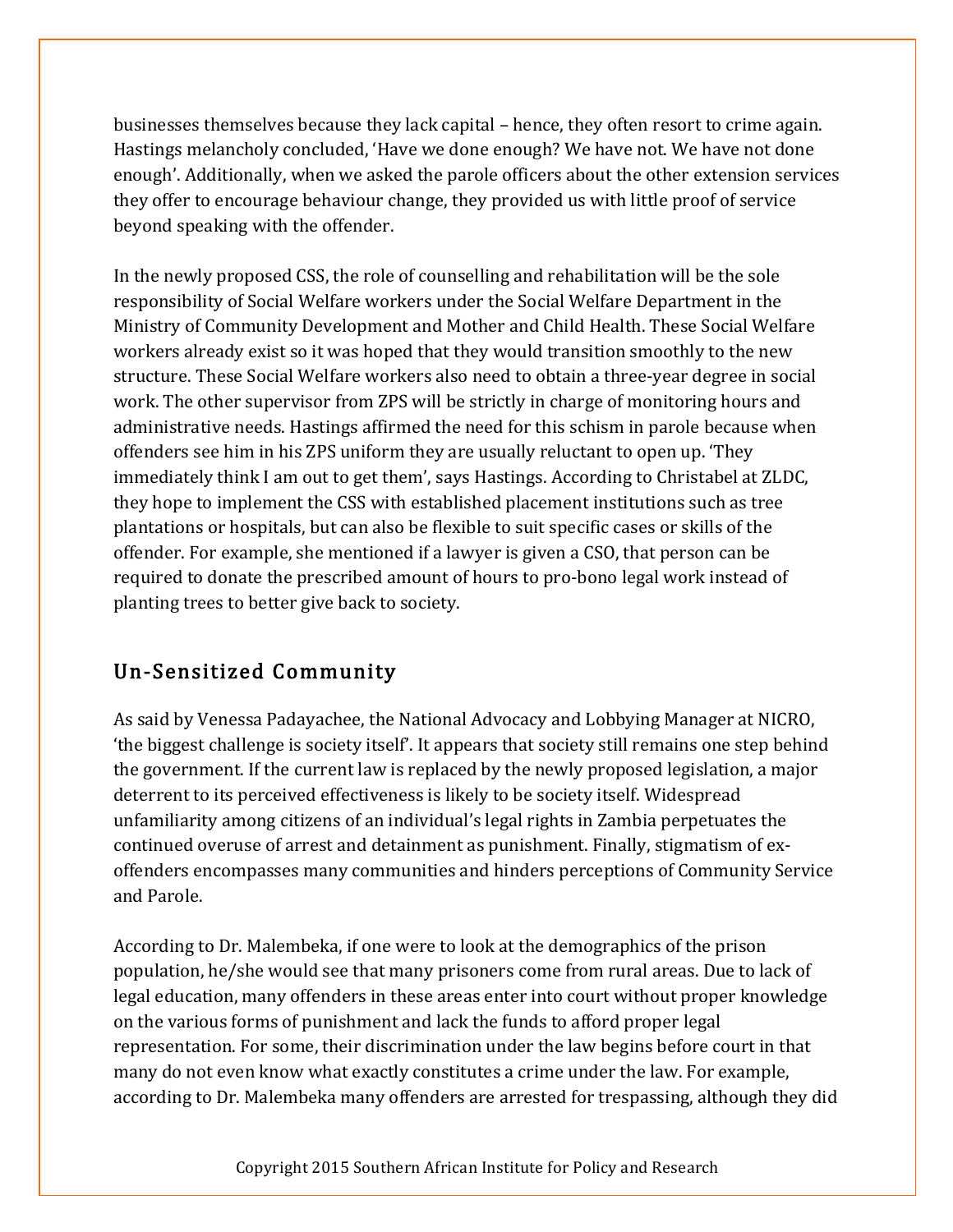not know they were committing an offense at the time of the alleged crime. These individuals are often incarcerated and contribute to the ever-growing prison population.

The perception of the community holds great power. On the community level, a retributive culture and stigmatization remains high for offenders. Ex-offenders are welcomed into their community by being called 'Chikawalala' or thief. For many, a criminal is always a criminal and should be treated as such. With this perception, the community has the ability to eliminate any corrective work done by ZPS and POs by simply failing to accept a prisoner back into society. According to Hastings, a PO from Lusaka Central, many people forget that these offenders 'come from the community and are supposed to go back. [Prison] is not their eternal home; they are only here for a short period of time'. In addition, the community's influence often extends into the judicial courts. Magistrates and judges are often in situations where they want to comply with the law, but the community also pushes them. They cannot act in isolation and are pushed to incarcerate. Due to a history of incarceration set by the punitive approach by the Prison Act of 1966. Society often looks at community service with malice, regarding it as a form of 'soft-punishment'. As such, it fails to acknowledge the benefits of other alternatives to incarceration.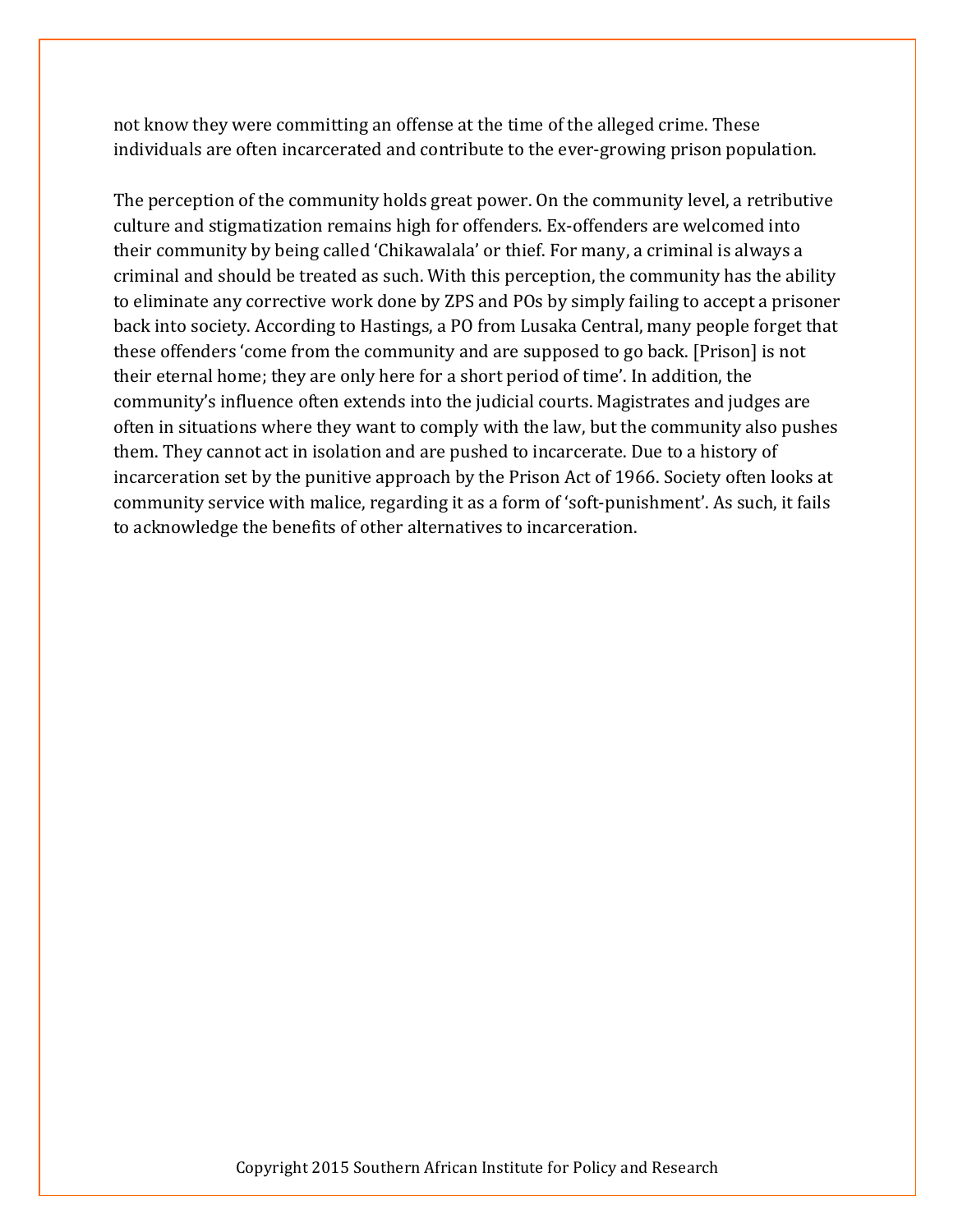### Discussion

#### Forming a Consortium to Address Communication

'We all talk too much and don't act fast enough' – Paul Swala, Prison Fellowship

'They talk and talk, sometimes bring shirts and socks, but at the end of the day who is really benefitting from the people that start organizations in the name of prisoners' – NPB

The overall and widespread lack of communication, coordination, and collaboration among stakeholders of the Criminal Justice System concerned with implementing CSOs has resulted in some poor perceptions of other parties. PFF expressed that when 'NGOs are executing their duties, they are considered to be investigators or enemies of the government'. PRISCCA spoke passionately of its mistrust of governmental officials and their honesty when it comes to prisoners, as he used to work for the government and was a prisoner himself. Martha at the NPB expressed that 'the churches are really trying, the others I don't know'. Issues with communication have negatively impacted the relationships of the relevant stakeholders.

The encompassing problem of collaboration will transcend the updated legislative system as well unless it is addressed directly. Without collaboration among the various stakeholders, the new scheme for CSOs will also result problematic and under utilized. When asked if they had any lingering questions about the prison system, every organization that provided an inquiry asked about what other NGOs or government organizations were doing or, for an update on any projects they had heard of. There is clearly a need to increase communications and cooperation between NGOs and government agencies, both between the two and within each own sector.

We propose to capitalise on the existing structure and relationships that PRISCCA has built in the early stages of their own consortium and expand upon it further. The consortium should expand to include all NGOs and organizations concerned with prisoners' health, prison conditions, and the respective legislation. There should be a deliberate effort to seek and recruit these types of organizations. Additionally, the consortium should seek to be lead by an organization that has the ability and capacity to facilitate these meetings and connect the concerned parties with other relevant stakeholders in government. Government officials connected to the subject, such as ZLDC, the NPB, and in the newly proposed structure, the National Committee on Community Service Board should meet regularly with the consortium to advise them and foster a close working relationship. This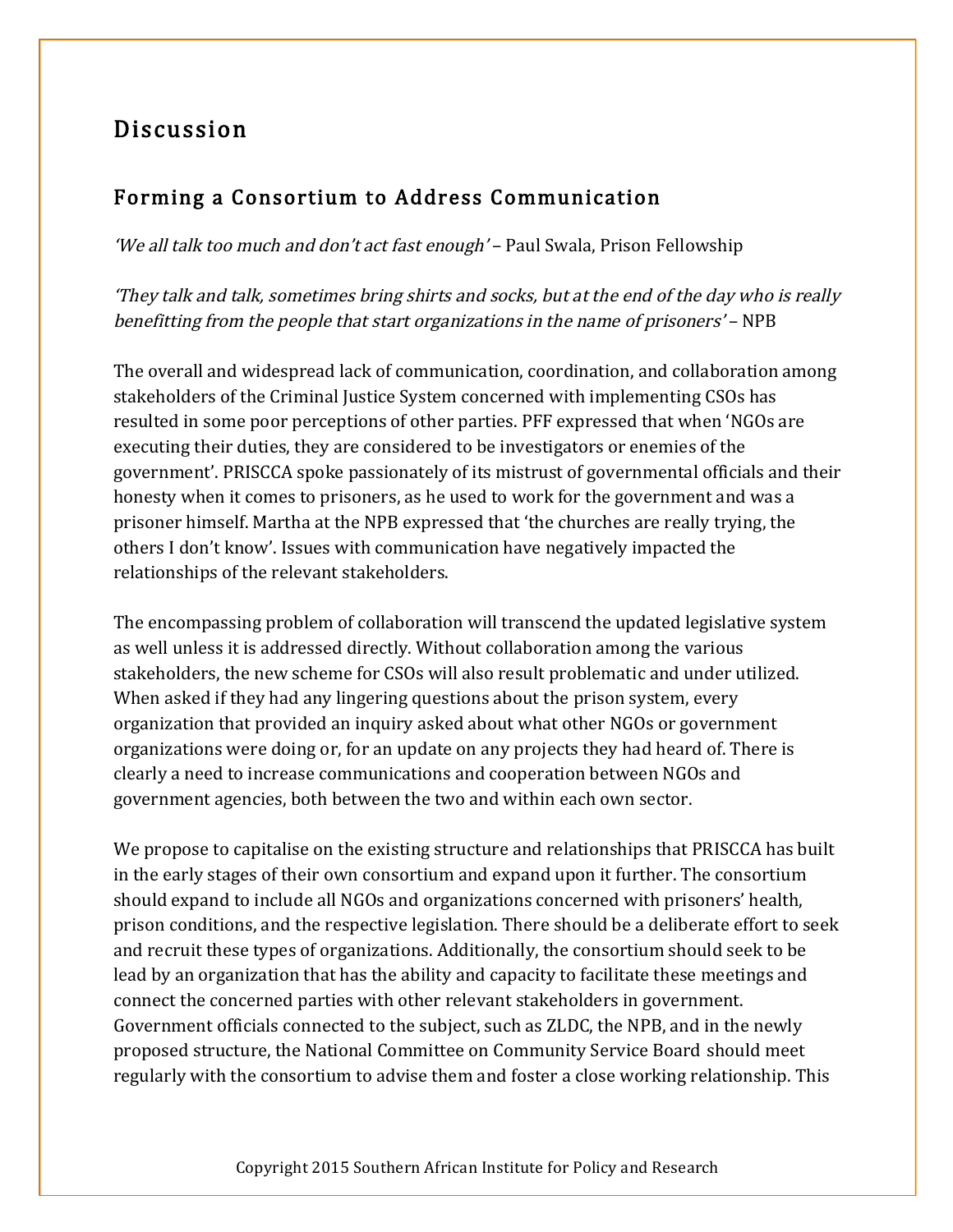fluidity in communication among the mentioned parties will benefit all of its' working partners.

De-mystifying each of the organizations' goals and operations will improve the relationships among the stakeholders. The NPB as aforementioned has a positive relationship with the churches association, in contrast to other prison-based NGOs. The NPB works closely with the church association, as they both sit on the board; there are more instances of communication and contact with each other - better perceptions and relationships are correlated with this. In addition to improving relations with other stakeholders, this consortium will allow NGOs to work more effectively.

By joining together, this assembly of NGOs will be better able to add value to the new CSO structure. Instead of being accused of just 'making noise' the consortium will be able to strategically assign its members to address, fund or build capacity in areas of the structure where it is most needed and desired. We propose a few areas of many possible ones in this discussion. First, this will allow the institutions in charge of implementing the CSO scheme to voice their opinions and ask for assistance where it may be needed. Second, this allows the cooperating NGOs to strategically place and align themselves rather than re-doing work or attempting at the same area in contradicting ways. There is no need to reinvent the wheel several times over.

The results of this consortium will be synergistic in effect. Combining the efforts, knowledge, and specific strengths of each NGO will strengthen efficiency. It will also allow easier distribution of information and a convenient outlet for other funds or international donors to capacity build these organizations or areas. ZLDC confirmed that when working with PRISCCA and the Prisons Fellowship at a workshop, 'most recommendations came from them actually'. Cooperation is a crucial step to take and expand upon to ensure that the proposed legal structure for CS is functional and succeeds.

#### Capacity-building within the Criminal Justice System

The CJS is currently characterized by constrained resources, which negatively impacts the institutions' ability to effectively manage their information systems and train necessary parties. When asked what the biggest challenge to performing her job was, Barbara at Lusaka Central Prison responded that she would like to receive more training in the areas of work she is required to perform and that the introduction of a computer would save her several hours per day. In the CS scheme proposed in the new legislation, officers like Barbara would be in charge solely of tracking hours and the administrative side, while the Social Welfare workers would be responsible for the rehabilitation aspect. Still, the same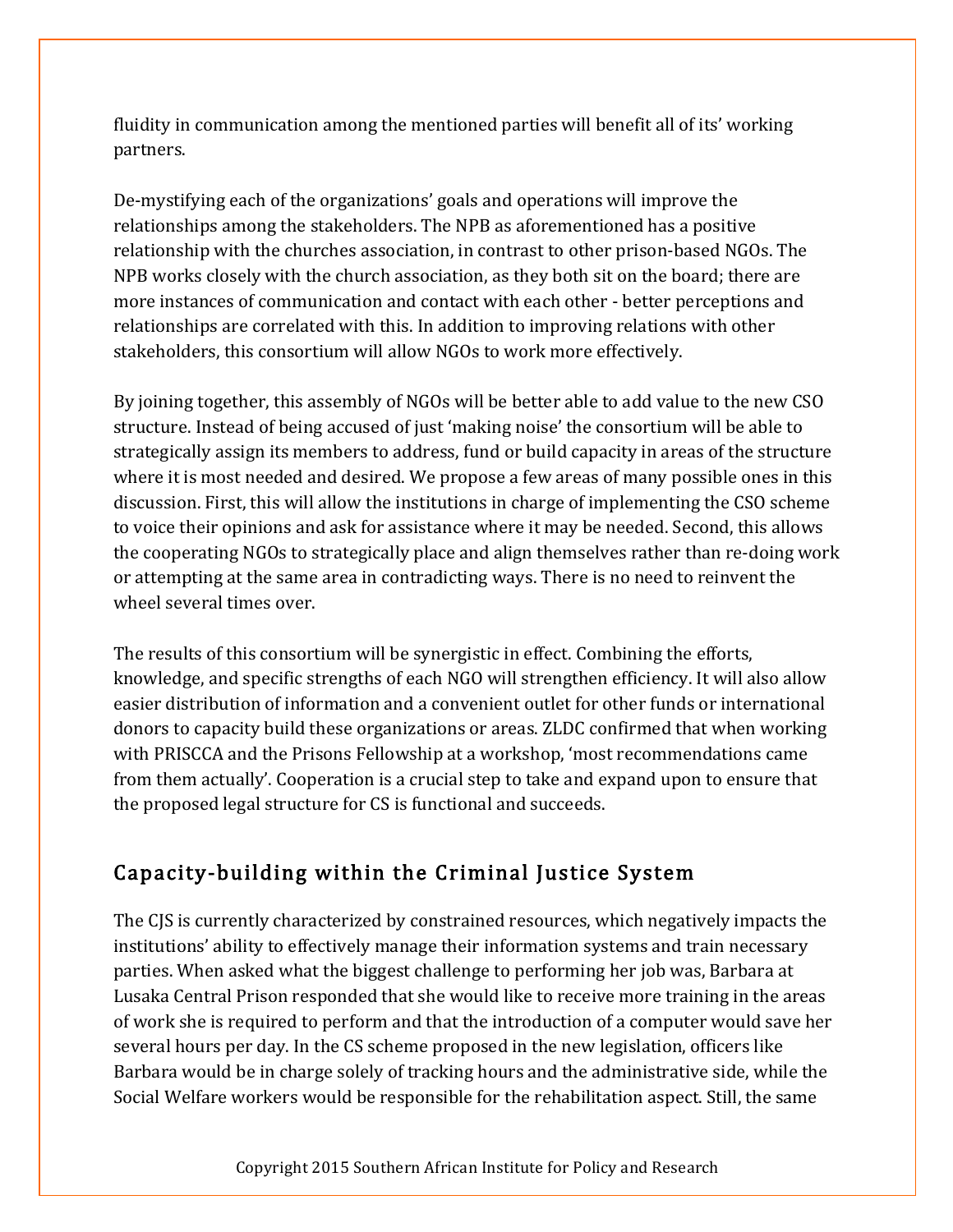principles apply. For the system to be effective, those in charge of implementing need training. To run efficiently, there needs to be investment in information management systems and digitization of data tracking. Even a single computer or tablet in a central location that would require officers to report data daily or weekly would shave many hours and logistical mistakes from the system.

For the new CS structure to work, there has to be a commitment of funds by the government in addition to outside donors. The NPB faces many logistical challenges due to their constrained resources and consequently is deemed to be ineffective in achieving its goals by other stakeholders. The creation of the NPB was initiated by outside donors: Access to Justice program and GIZ. They provided capital necessary for vehicles, equipment, and buildings. However, once they were done setting up the NPB they discontinued funding and the board found itself scrambling for funds and facing many of the challenges we have already mentioned. It is nearly impossible for a government to sustain a department with funds that it didn't have to organically grow in the beginning.

Enhancing the human resource capabilities in the Criminal Justice System will be essential to the success of the new CSO program. Further, it will promote speedy and fair trials. 'Justice delayed is justice denied'.5 Improving record keeping will allow for better monitoring and evaluation of this new program. Thus there will be better data to rely on to improve the system long term, to identify areas where further development is needed, and evidence for seeking resources for these areas.

Training of necessary persons on all levels of implementation will make or break this new CS system. Omar Khan, the project manager of Penal Reform International's (PRI) Excellence in Training on Rehabilitation in Africa (ExTRA) project, explained that success of CSOs relied on training, on all fronts. This project is currently being successfully implemented in Kenya, Uganda, and Tanzania. They are looking to this model to scale up within the countries they are currently working and in other countries as well. Khan explained they target magistrates and judges on the judicial level to ensure they know exactly what the law is, the benefits of it, and provide them with creative ways to implement it. He supported that informing them of the benefits proved very effective as many of them were surprised and were then more inclined to sentence offenders to CS. Second, they train parole officers on both the administrative and rehabilitative front so they can provide magistrates with quality assurance of the order being followed through. In addition, their supervisors and those link persons are also trained so they know exactly what their job entails. According to Khan, when those persons came out of training they felt more invested, capable, and realized there was much potential to excel in their role. In the

 

<sup>5</sup> interview with Geoffrey Mayamba from PFF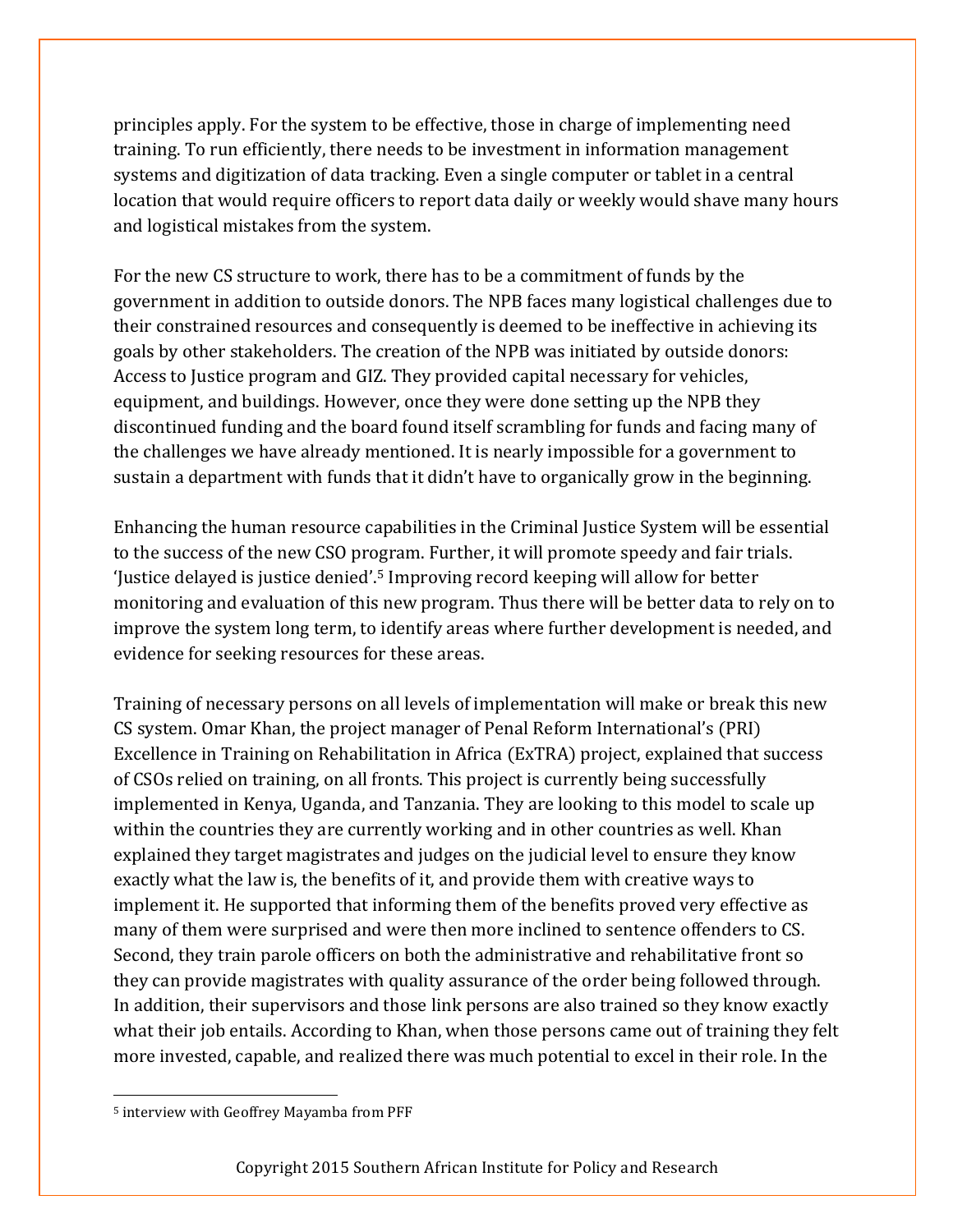legislation's new system, this training component will be absolutely essential. It can also be supported with key documents and guidelines to ensure compliance.

Vennessa Padayachee, the National Advocacy and Lobbying Manager at NICRO, emphasizes that the key to successful training is continuous professional development. Regular and updated sessions or educational conferences should be mandatory in the new scheme. She also emphasized that a fundamental component to achieving the goals of CS will be training the Social Welfare workers in rehabilitation methods.

### Emphasis on Restoration, Reformation, and Rehabilitation

Ties between petty offenders and society are severed without utilizing CSOs under the current CJS, and this inhibits reintegration of the offender to their local community. The new legislation, which provides for a greater use of CSOs, will improve this concern because petty offenders will sustain their connections to family, friends, and society. However, with this change necessitates, a more comprehensive system. Offenders who receive CS will require support from the supervisor charged with counseling them, to fully realize the intended goal of rehabilitation.

Implementing CSOs on its own will not deter further crime. Padayachee at NICRO warns that CS must be a comprehensive process and is not a 'one-size fits all' solution. NICRO utilizes three specific assessments to determine placement and evaluate growth, which she says have proven extremely effective. The assessments include a psychological assessment, a criminal thinking and behavior test, and a risk assessment test. All of these tests are performed initially and following CS to provide a baseline indicator, and potential evidence for improvement. She argues, 'If you can change thinking, you can change behavior'. NICRO also uses anecdotal evidence from interviews from relatives to supplement background information for the courts. Padayachee remarked from experience: 'You can't just place people to complete hours; it is insufficient to address behavior, and assessment is needed for the learning portion'. The assessments and individualized approach provide seemingly effective and evidence-based solutions for offenders.

NICRO's approach links to their philosophy of Restorative Justice. Community service must help serve the community, in additions to resonating with the individual to help modify their mentality. She advises, in this complex issue and approach, 'You have to be smarter'. There is a need for creativity and adaptability in approach. She further asserts, 'Crime is often a result of damaged relationships'. Hasting's testimony, working as a parole officer, supports this assertion as well. To address this issue, Padayachee advises to first look at the societal and familiar relationships that have the potential to be restored within the offender's life. In her opinion, CSO needs to be focused on the victim and this can be done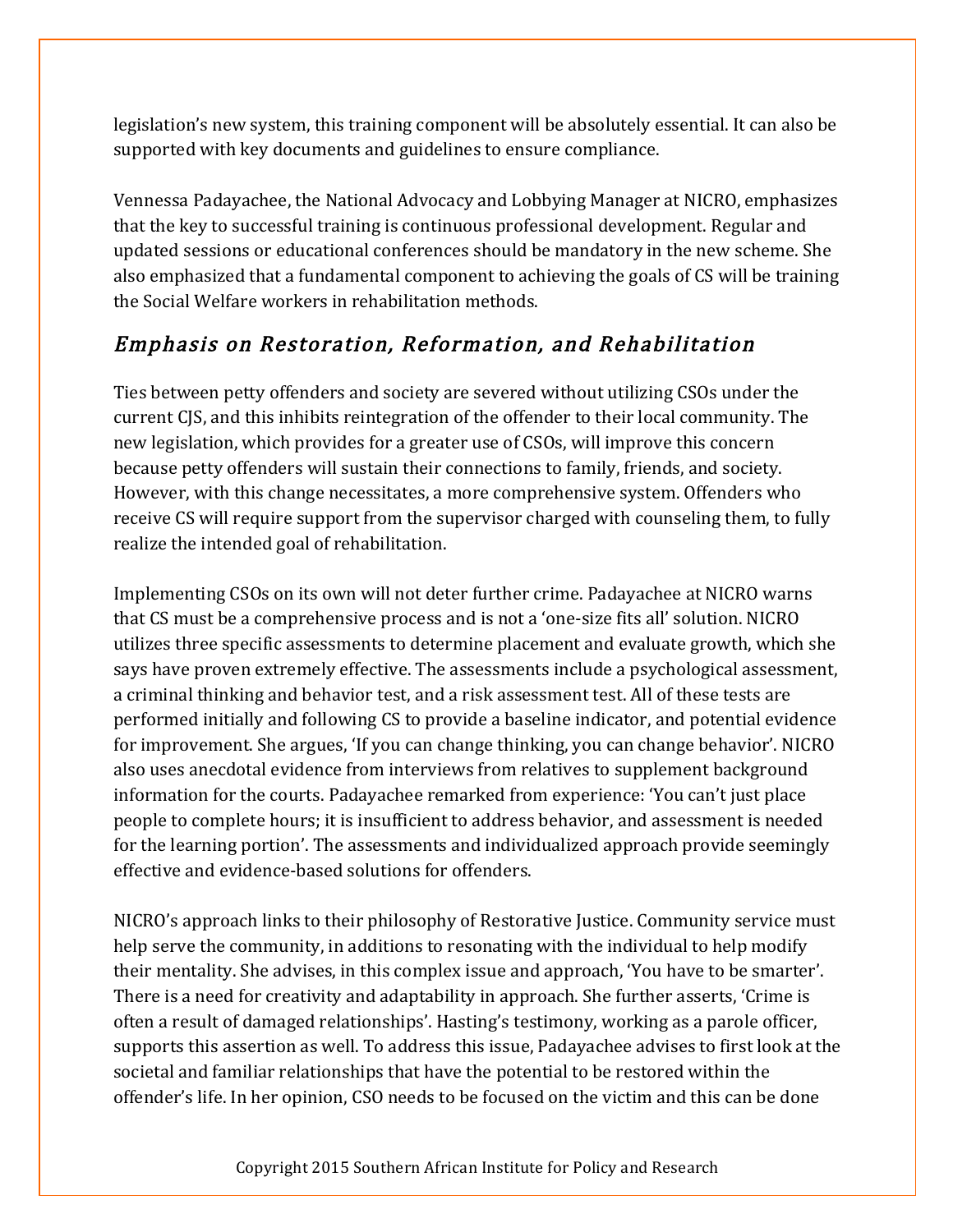through strategically assigned placements that address the behavioral needs of the offender and restore justice.

Therefore, CS options should be wide and varied. NICRO draws on thematic programs to supplement effective CSOs, including: life-skills, domestic violence, anger management, financial management, problem solving, criminal thinking, victim mediation, counseling, and/or a mix of programs. CS placements should foster the most productive experience for the offender, the victim, and society. Placement should be linked to the offense and the desired route of change. At the end of the sentence, NICRO requires the offender to complete an assignment on the reformation process to engage the offenders directly with their own personal growth and to reinforce the intrinsic value of their behavior - which, they have now seen, contributes to the welfare of society. This final step of the reformation process is essential for summarizing the path the offender has taken.

NGOs possess tremendous potential to add value within the CSO scheme by playing a role in rehabilitation. NICRO, for example, provides services such as halfway houses, drug and addiction rehabilitation and mental health treatment. Psychological assistance and rehabilitation might be best suited for NGOs to focus their resources on, especially because it is a facet of the CSO process which Zambian government might not be able to fully achieve.

NICRO affirms that information management systems in this assessment framework are critical to its implementation. Continued developmental training is critical for social workers and those professionally responsible to determine what dimension the offender will most benefit from. Continuing education should include training on assessment, communication, interview skills, setting boundaries and emotional intelligence. Overall, NICRO reports that the system has been extremely effective in reforming offenders with a very small proportion of cases that are incompliant subsequently return to prison.

Overcrowded prisons and societal crime are issues, which are too vast to only address from a top-down legislative perspective. In order to achieve the goal of CSOs, a bottom-up, grassroots approach is also necessary.

#### Methods for Sensitisation

Much of the work of the CJS is dependent upon society for the successful re-integration of offenders back into a community. Organizing the public can make a big difference in the proliferation of community service and parole. Sensitisation needs to be a main priority; if the community does not understand the benefits of non-custodial sentencing, the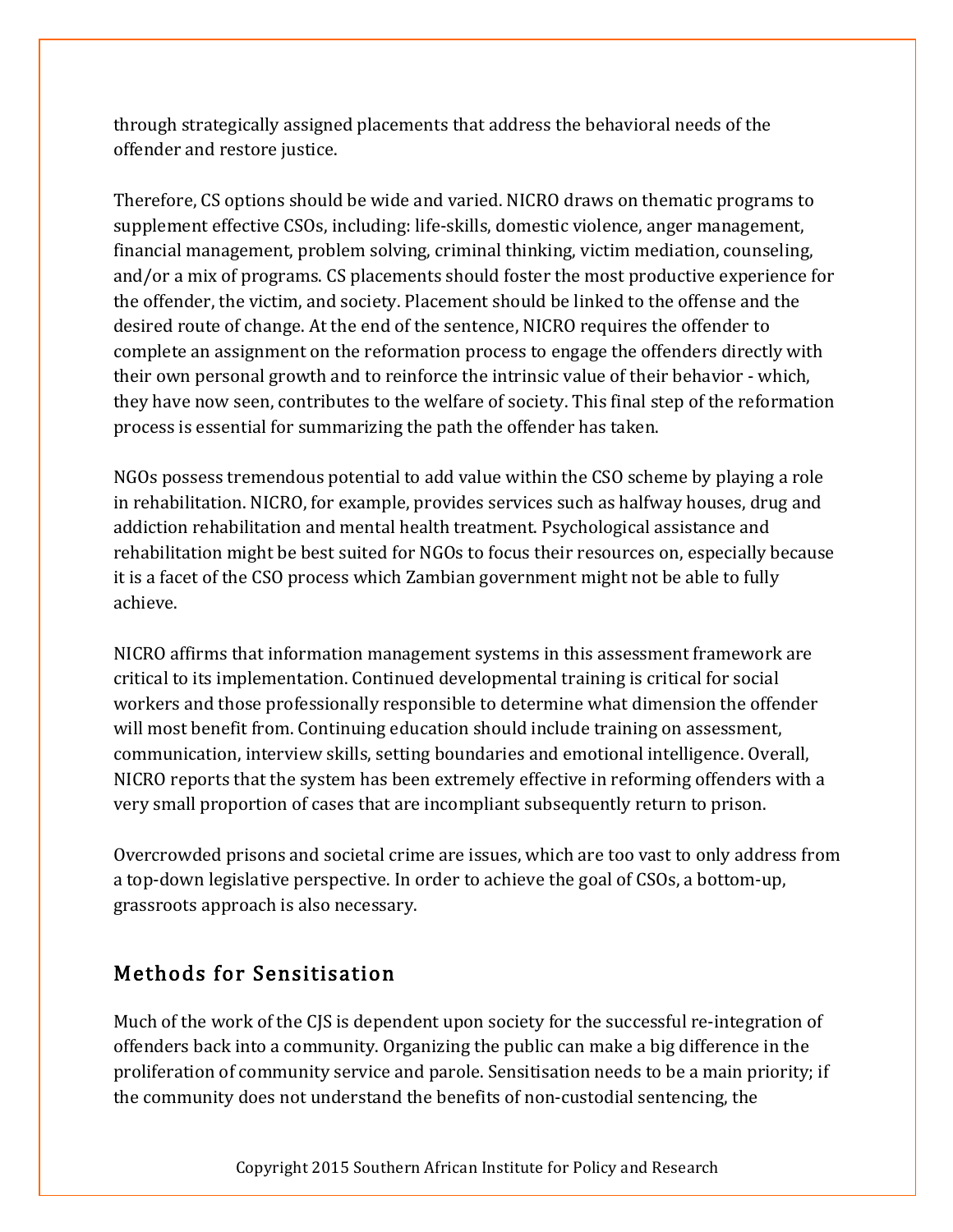community will reject the system and those offenders, which will in turn hinder the success of the entire CSS. Currently, community sentiments reflect the out-dated Prison Act of 1966. Improved communication between the government, NGOs, and the community is necessary to create a dialogue on the conditions of prisoners between all parties, which will successfully shift to a proper understanding of reform. The community needs to be reminded that reform should be the paramount value of the Criminal Justice System.

Various stakeholders were interviewed on advocacy campaigns that have been effective in, elucidating alternatives to incarceration and therefore, alleviating the stigmatism associated with the criminal justice system. A two-step process is essential to achieving this goal. The first task is to inform the community on their legal rights, and then educating the community on the reality of community service and parole as an acceptable form of punishment. For non-custodial sentencing to be an accepted option for prison-diversion, offenders need to know their legal rights as well as the community at large. Education can be a major tool in increasing a community's knowledge of legal rights. For example, administering pamphlets and conducting workshops and seminars are effective ways to disseminate information to the community. Further research can be done on how to make the law more transparent and increase the country's distribution of legal resources.

Second, there needs to be increased awareness of the possibility for an offender to achieve redemption while in prison. Prison should not a place of torture, but a location for reflection and positive development. DAPP recommends utilizing the influence of chiefs, headmen, and faith-based leaders for communities in rural areas because of the prominent and diverse influence they hold. DAPP has found much success in consulting first with these village leaders during prior projects, which sought to increase awareness of HIV/AIDS. Another method that has proved extremely effective in South Africa is the use of story telling within the community.

NICRO has incorporated the use of story telling by ex-offenders to gain community support and awareness. Allowing a prisoner to share their journey of reformation is a compelling way to demonstrate the efficacy of community service sentences.

In an interview with PRI, they attributed much of the ExTRA project's success to an emphasis on community involvement in rehabilitating offenders. PRI identified community out-reach as a key component of the new CSS in Zambia. One of the techniques their program found effective was again, having ex-offenders speak to people about what it was like to be in prison or engage with a CSO. Furthermore, radio and TV programmes that educate society on the viability of CSOs as an alternative to incarceration are useful. Prison Fellowship warns, however, that many people in Zambia do not have access to TV and radio. To address this, they recommend using church organization networks and faith-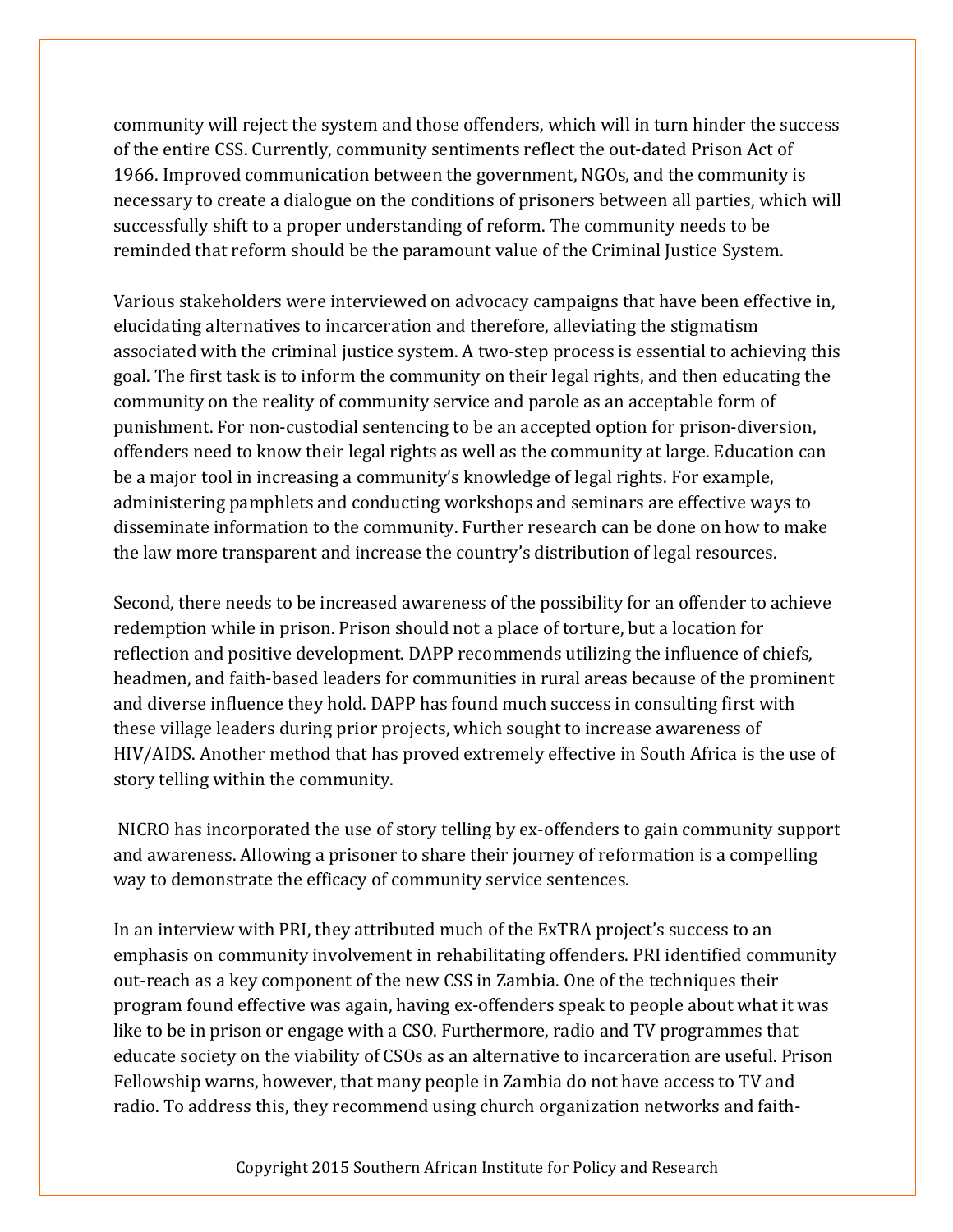based leaders to sway and sensitize the general community. PRI supports that community involvement was a positive force in Kenya, where volunteer probation officers (VPOs) are utilized. The government does not have funds to invest in parole officers, but VPOs are used for stauts checks to connect the offender back to the court. These VPOs are generally wellrespected people in the community and are older rather than younger, 'beginner' volunteers. Although this completely volunteer-based system will not be utilized in Zambia's new proposed CSS, it provides an interesting example for places that may struggle with the structure, like very rural areas. DAPP informed us that traditional leaders in rural setting have messengers who could even serve as an additional link between rural settings, the offender, and the courts.

'It is not absolutely necessary to safeguard the community, specific victim or vindicate social norms, long-term incarceration is extremely wasteful of precious state resources. Although many may take momentary pleasure when a judge pronounces a long sentence against an offender who has done something odious, their pleasure might be dulled if the judge also spelled out the consequences of that same sentence. In order to sentence an offender to 30 years for being a habitual thief (or third-time offender), the state will have to deny 30 poor young men and women tuition at the state university. Thus the cost of incarceration is tremendous' (Singh, 2007).

Over all, community service and parole can provide a beneficial symbiotic relationship: both for the offender and the community. Venessa Padayachee stresses the importance of community members being able to see tangible benefits derived from the CSS in accepting it as productive to society and as a legitimate punishment. Permanent project sites such as tree plantations, building schools, and cleaning up the city are good examples. These visible improvements will ensure that CSOs are an act of restorative justice for the entire community. This need for promotion and sensitisation is a great area for NGOs to assume and take advantage of their close involvement with the community to enhance the efforts of the government for alternatives to incarceration.

In the pilot studies conducted in Zimbabwe, a series of regional training events were conducted to raise the awareness of magistrates and the community on the purpose and operation of CSS. Zimbabwe places much of their success in sensitisation through the use of positive media coverage. The Zimbabwe National Committee on CS claims 'only through the media are we able to reach out to the public and explain what CS is all about' (ZNCCS). This can be done through a series of steps according to Zimbabwe. First, it requires contacting the local media, then taking the local media on a tour of the local placements in order to enhance the visibility of the public on CS and increase their confidence on the system, and then to attend local meetings and conference to explain the programme (ZNCCS).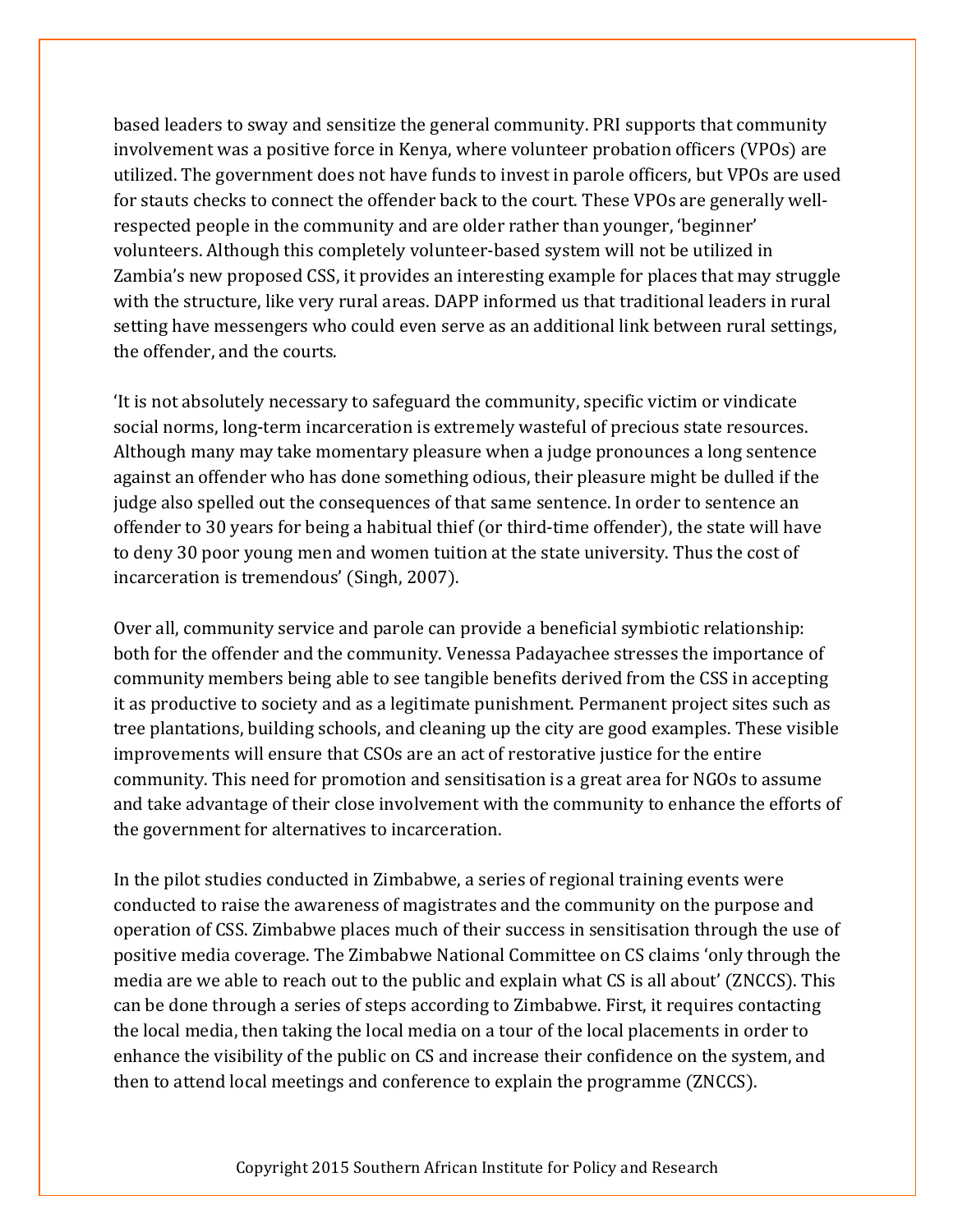In response to the public's sentiments on NCS, ZNCC's states that CSS is not a 'soft option' as long as 'it is properly implemented and supervised'. Punishment is governed by the number of hours an offender is mandated to carry out by the court. The work will be supervised and reports submitted to ensure that the offender conducts the punishment. Prior to the colonial era, community-based punishments were common in Zambia.

Punishments were based on compensation usually through the form of cattle, goats, and chicken. If the offender was unable to provide the requested compensation for their crime, manual labour in the community, or banishment in the most severe cases, was prescribed to make up the difference (Chonga, 2004). Therefore, alternatives to incarceration are not a foreign concept with community-based settings and during sensitisation schemes should be expressed that community service reflects traditional justice and 'reflects a sentencing within a framework of national interest and cultural integrity' (ZNCCS).

#### Comparative Study: Zimbabwe's Community Service Scheme:

Zimbabwe set the precedent for community service in the 1990s in Eastern Africa; therefore it is expected to find some similarities between the proposed ZLDC framework and the existing CSS in Zimbabwe. Surrounding countries such as Zimbabwe, Uganda, Tanzania, and South Africa share similar models for implementing non-custodial sentencing. Work and studies on alternatives to incarceration began in the 1992 with the financial support of the European Union and the British government. PRI facilitated the primary projects on community service and by 1997; the scheme was officially transferred to the government (ZNCCS).

The CSS led to the formation of a National Committee on Community Service and the creation of local committees to organize the scheme in the community. The membership on these committees consisted of NGOs, and representatives from the criminal justice system (police, courts, prisons, local government, and social services). The committee on CS shares full autonomy from the government and have complete control of finances, assets, and implementation of CS. The streamlined nature of having one governing body to handle the implementation and administration of non-custodial sentencing allowed Zimbabwe to experience immediate success within the first year of implementation. For example, from January 1993 to December 1994, over 3,000 people were placed on community service sentences. Placements included hospitals, schools, orphanages, elder care homes, and environmental projects. In 1996 it was reported that 15,000 offenders benefited from CSS and the government was able to save \$9 million (ZNCCS). In the following years as a result of NCS, the prison population stabilized, there was a high attendance rate in CSS, there was reduced recidivism, an increased judicial confidence in alternatives to incarceration from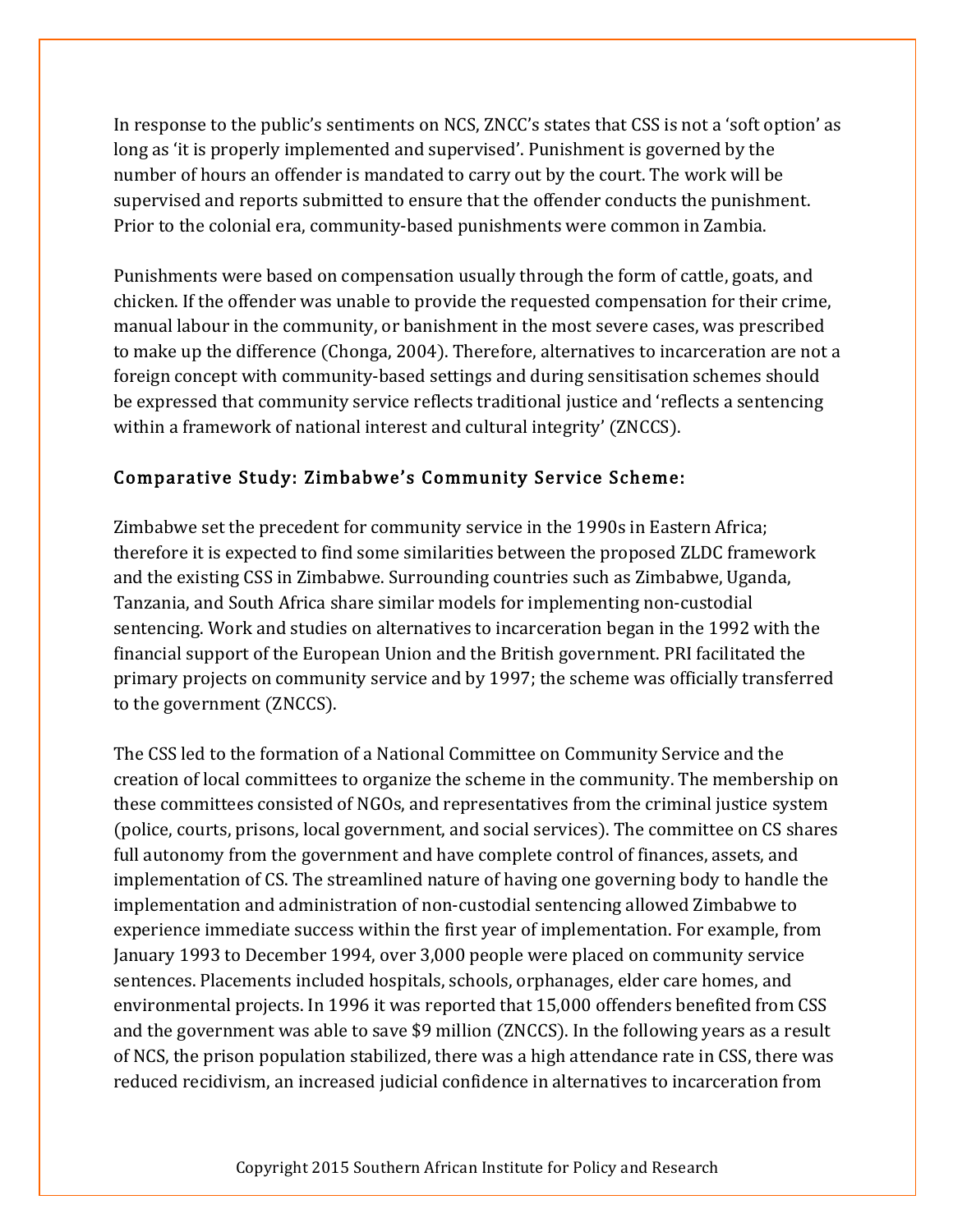magistrates and judges, a decrease in the financial burden, and increased public satisfaction and benefit from CS (ZNCCS).

The success from the Zimbabwe model increased international interest in this approach. As briefly mentioned before, Zimbabwe held the Kadoma Conference to advocate for CSO in Africa. Zimbabwe became an exemplary standard on how to successfully avoid the challenges and implementation community service punishments. According to Zimbabwe, there are certain critical factors that countries most possess before the establishment of a community service program. These factors include political willingness, involvement and co-operation of all relevant ministries at a high level, the willingness of heads of institutions to participate in the scheme to properly supervise offenders, and the effective co-partnership and cooperation with the government and NGOs (ZNCCS).

In the Zimbabwean CSO there was a lot of emphasis placed on the role of the NGO within the community service scheme. CSS is a community-based punishment and NGOs offer a community based perspective and influence. Because the ZLDC proposal shares similar qualities to the Zimbabwean CSO, there is equal potential for NGOs to work within the CSO. Through our interviews, it was clear that some of the criminal justice institutions such as NPB and ZPS are burdened under financial constraints. According to Zimbabwe, NGOs can provide high quality service at a reduced cost therefore; the participation of NGOs can alleviate the financial constraints of government institutions under the CJS (ZNCCS). Working in conjunction with the government, NGOs can be efficient and effective in this CSS.

### Comparative Study: NICRO operating in South Africa

The National Institute for Crime Prevention and the Reintegration of Offenders (NICRO) is an example of the possible role an NGO can have to collaborate with CSO towards the enhancement of NCS options.

'There is no particular reason why I should have been given this chance. Because everyone I think should get given this chance because everyone has some good parts in them and sending a person away does not solve anything, it just makes it harder for the person to find the good in oneself. No one is born bad, they just sometimes take the wrong road, and all they need are a few directions to come right again. Because you can't force someone to change they must do it themselves. I think that is what the course was, my direction map and I think everyone needs one'. Said by a 15 year old shoplifter (Muntingh and Shapiro, 1997)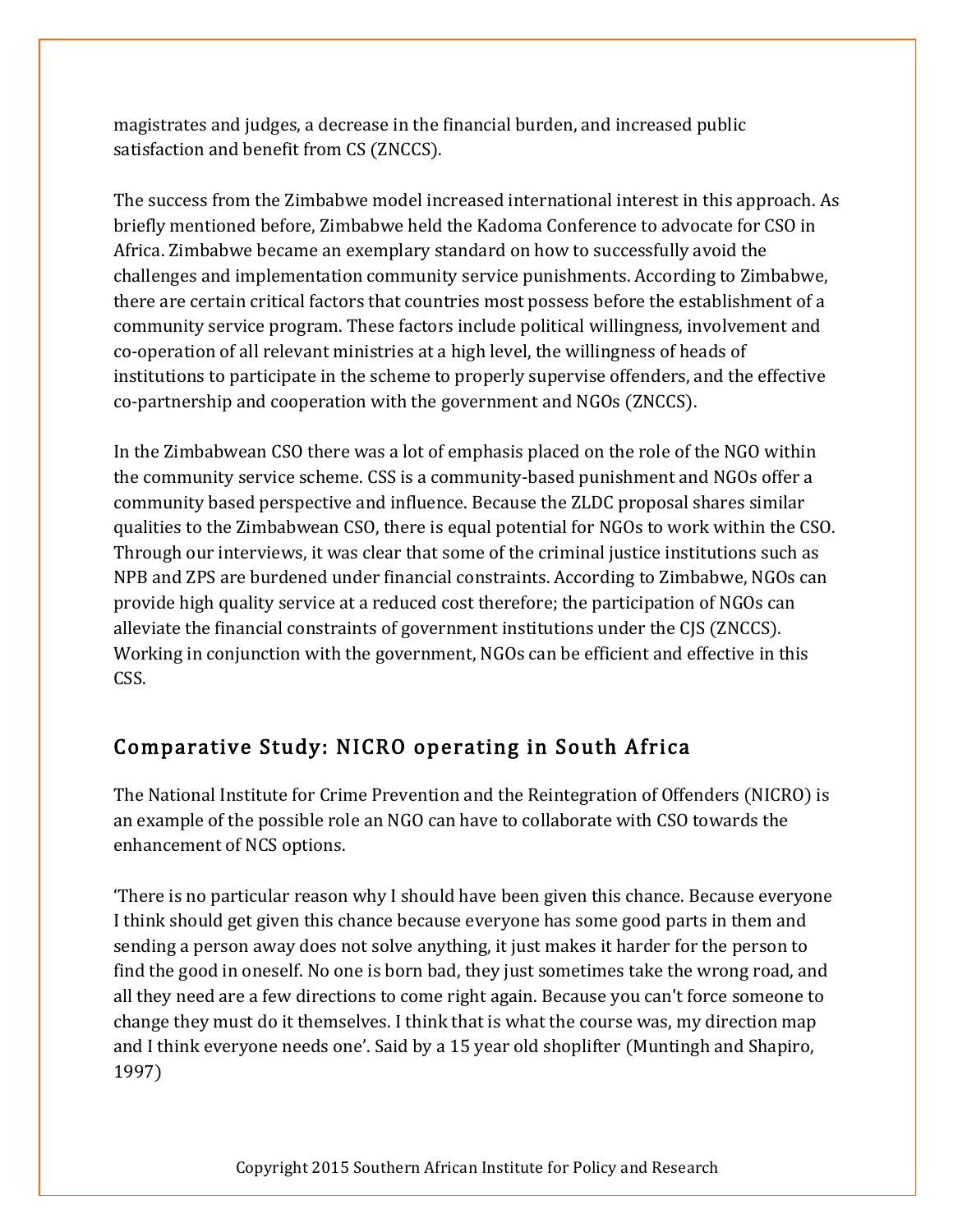#### Brief South African Legislative History

In 2007, the prisons reached 139.46% over capacity (Singh, 2007). The South African Criminal Justice System, which included law enforcement officers, the court systems, the prison system, and a variety of other organizations, were burdened to find a solution. The introduction of alternatives to incarceration redefined crime and justice to a practice focused on the rehabilitative, educational, and restorative options for offenders.

The Cape Town division of NIRCO in the 1980s initiated investigation into non-custodial sentencing options (Singh, 2007). Non-custodial options were defined as victim-offender reconciliation programmes, restitution and compensation, day fines, community service, electronic monitoring, intensive supervision programmes, and boot camps (Singh, 2007). The principle of community service in South Africa was found to sentence the offender in the community rather than prison, furthering the concept that the community was accountable for the offender by encouraging community involvement in correctional programmes. Between 1980 and 1994, more than 1400 cases were assessed by NICRO, Cape Town. Post 1994 the department of Correctional Services and the Correctional Supervision and Parole Board were constructed to assist the implementation of Noncustodial sentencing. Similar to Zimbabwe, a coordination and management structure was created at every level of government to align the judiciary, police, prosecutors, and correctional services, under a CSO. It is also allowed within the South African CSO for NICRO and other appropriate NGOs to administer and execute the CSO.

#### Responsibilities of NICRO

NICRO began providing NCS service delivery in 2006 and it utilized their NGO status to specialize their focus within the CSO scheme on diversion, a potential areas for development within all schemes for NCS. As an organization, NICRO offers three core services: diversion, offender reintegration, and non-custodial sentencing 'seeks to empower the offender, the victim, the criminal justice system and the community to move towards a more restorative justice system, to one that repairs the damage of crime'(NICRO 2014). Diversion is defined as a method of 'relieving the judiciary of its load and at the same time of obviating the problem of recidivism among petty offenders' (Singh, 2007). Diversion strives to reduce recidivism and the reduction of negative influences on the criminal justice process by channeling minor cases away from the court to, extra judicial programmes in the form of community work sentence and drug and alcohol treatment programs at the discretion of the court (Singh, 2007). Diversion alleviates the burden on the judicial system, and allows space for internal development within criminal justice institutions and increasing social accountability throughout the community.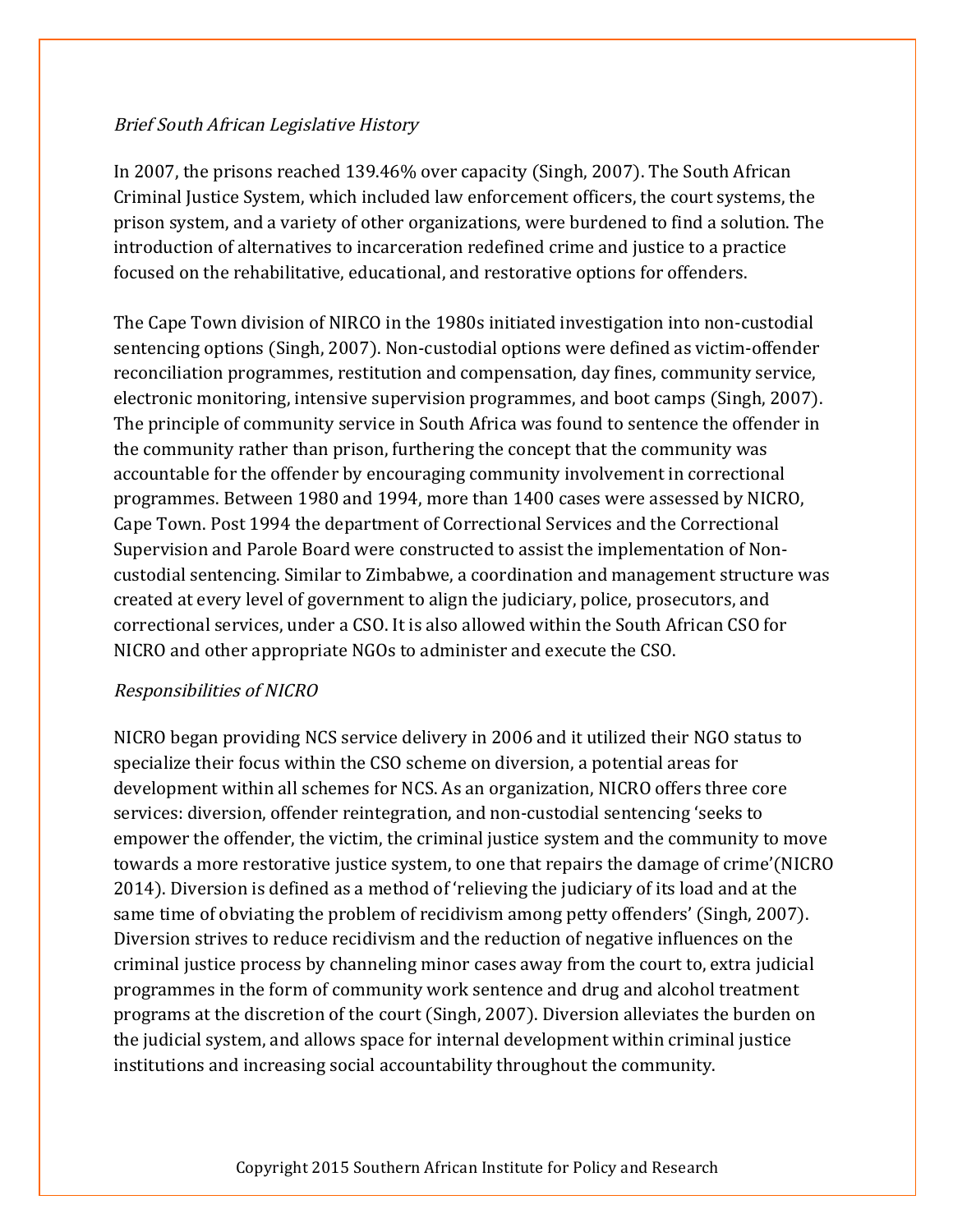NICRO focuses on the needs of the offender by concentrating their efforts on correcting criminal behavior through developmental and therapeutic interventions to empower the individual with values that will prevent re-offending. This is monitored and evaluated through the inclusion of physiological assessment tests. NICRO's programs address substance abuse, anger management, community service learning, life skills training, substance addition, domestic violence, empowerment and many more. As of 2013, NICRO has had an 88% compliance rate and served 4,700 offender to increase positive behavioral outcomes in the form of reduced substance abuse, improved decision-making and interpersonal relationship, and lifestyle changes (Jules-Macquet, 2013).

Further investigation is needed to clarify the advantages of diversion programs, but it can be a long-term goal for alternatives to incarceration to be governed under NGO participation in Zambia.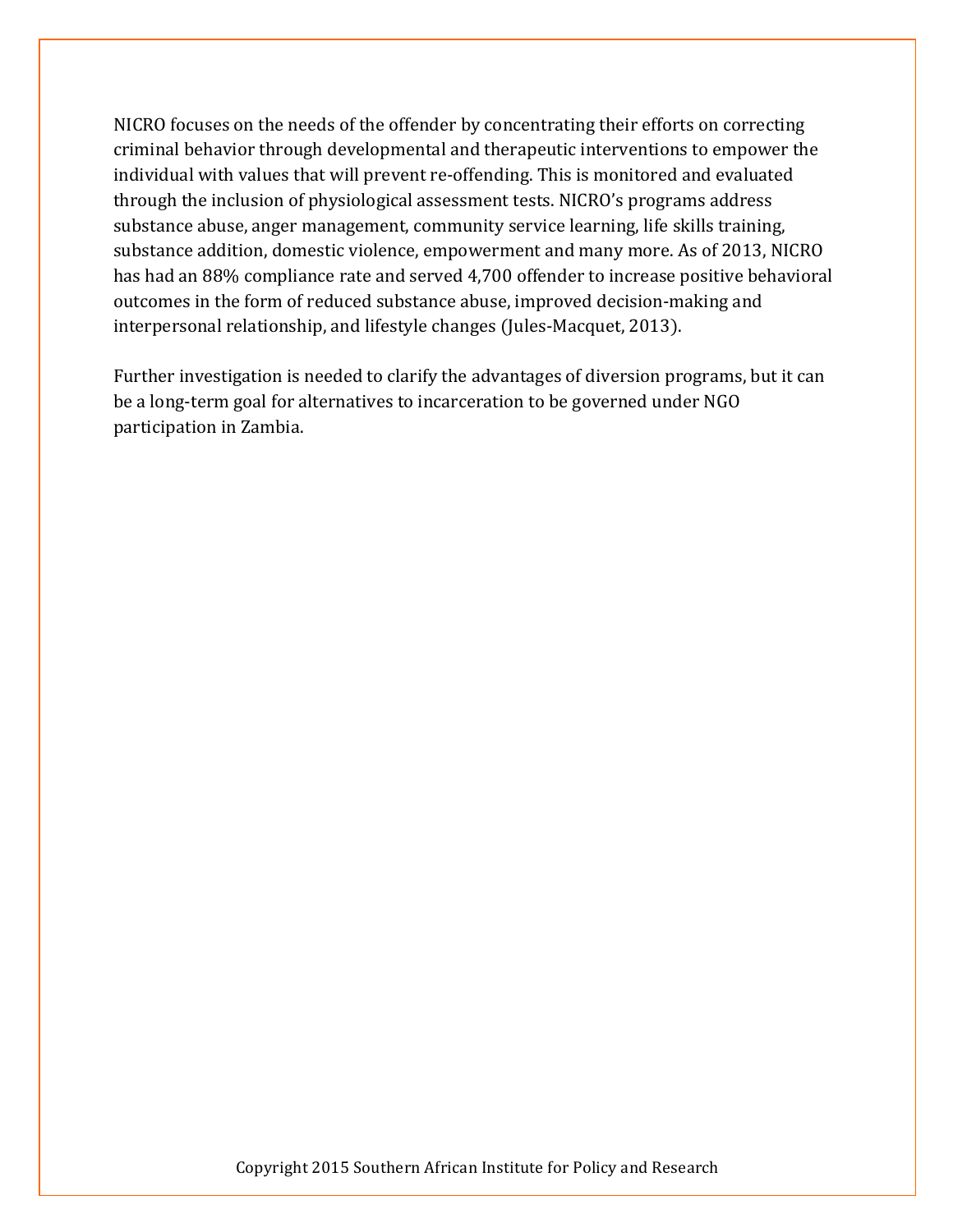# Conclusion

Currently, the entire CJS, including relevant NGOs, suffers from a lack of communication and uncoordinated efforts. We suggest that NGOs capitalize on an existing consortium of advocates and expand this network. In addition to partnering with relevant government officials to identify additional areas they can contribute to, improve relations and the fluidity of communications. Next, pre-trial detainees currently represent a third of the population in prisons – a third of the overcrowding issue. This population is still largely unaddressed finding roots in the processes and procedures of the CJS. Constrained resources contribute to poor administration, information management and a lack of training among those responsible for administering Community Service Orders. These institutions need capacity building and additional training to thrive under the new structure in the proposed legislation. Furthermore, the CJS currently does a mediocre job of rehabilitation and reintegration for offenders this leads to poor living conditions for past offenders and a greater likelihood to commit more offenses. In the new structure, there will be opportunities for NGOs to assist in this area and fill a crucial gap. Finally, the key to the success of the new CSS lies in sensitizing the community. The community is the source of the offenders, the space for rehabilitation to occur, and where they will return. As a result, the community at large needs to support CSOs and informed of its advantages. This is yet another fundamental gap NGOs have the ability and resources to fill.

Some of the precautions ZNNCS expressed during the initial implementation were concerned with 'net widening', or the over-use of a sentence. Therefore, an area for further research would be devising prescriptive measures for magistrates to follow and effective sensitisation methods for magistrates that would distinguish NCS options from each other and the appropriateness of a sentence to the crime. Another area for future research is the introduction of paralegals in the judiciary system to increase the legal representation of offenders in court. Also, advocacy methods for how to promote community dispute resolutions to supplement the methods for sensitisation above.

Successful implementation of the proposed Community Service Structure, currently being drafted, will require the communication, cooperation, and coordination in all of the aforementioned areas. It will only be possible if all key players do their part to add value and fill missing gaps. Non-custodial sentencing proves to be an extremely attractive option in this regard. It will alleviate a huge portion of the burden of overcrowding on prisoner's health. It will also alleviate some budget constraints on the government regarding the prison system, and return a population of civilians to the productive economy for the benefit of society rather than isolating them in prison. And finally, non-custodial sentencing will far exceed and improve existing standards in the rehabilitation of offenders.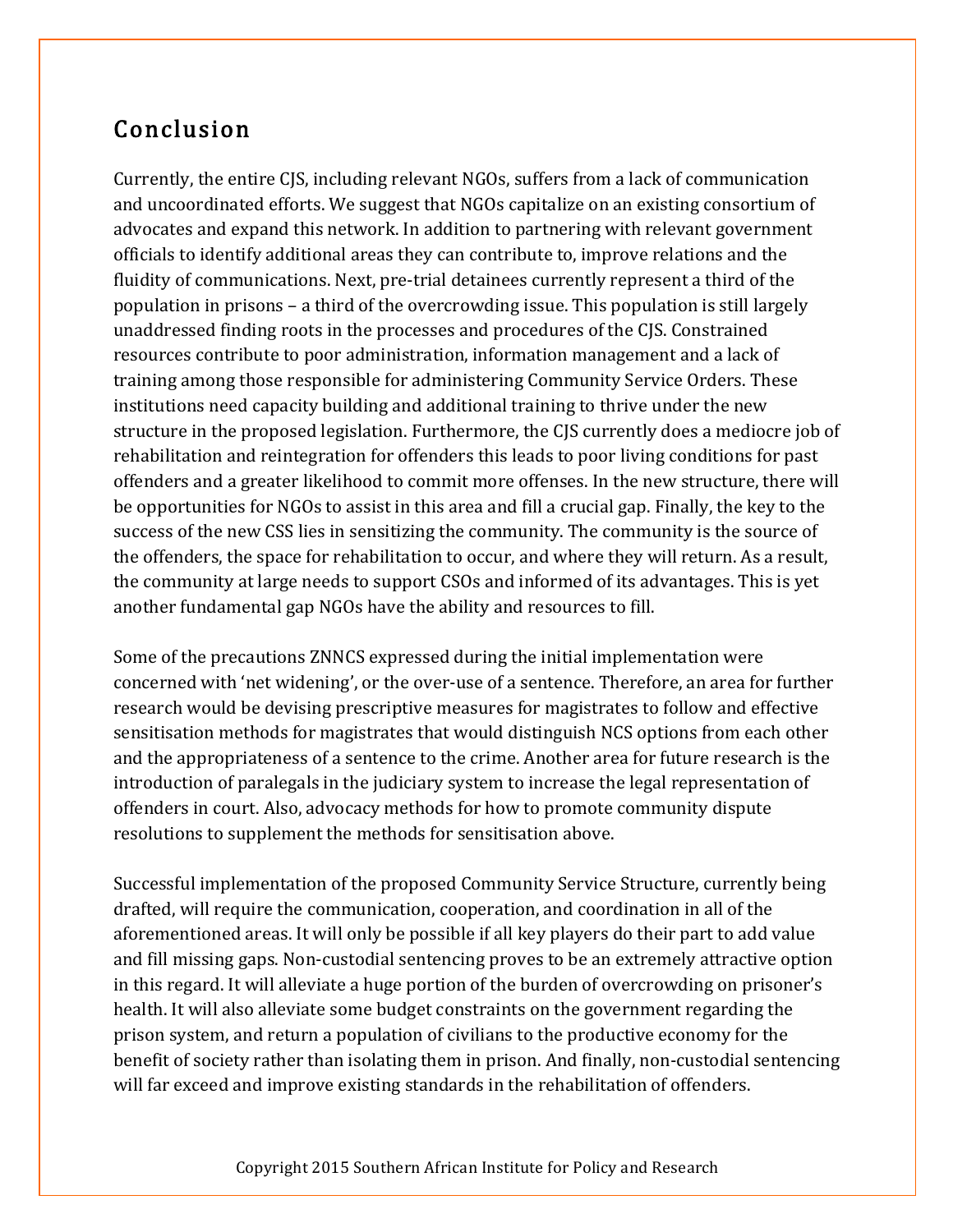### References

Auditor General. 2014. Rehabilitation and Reintegration of Prisoners. [ONLINE] Available at:

http://www.ago.gov.zm/reports/Special/2014/OAG%20Rehabilitation%20and%2 0Reintegration%20of%20Prisoners%20.pdf. [Accessed 01 July 15].

Fydes Masosa Hamaundu. 2004. Community Service as an Alternative to Custodial Sentencing, is it Working in Zambia . [ONLINE] Available at: http://dspace.unza.zm:8080/xmlui/bitstream/handle/123456789/3010/HAMAUN DUFM0001.PDF?sequence=1. [Accessed 24 June 15].

Government of Zambia. 2000. Criminal Procedure Code (Amendement). [ONLINE] Available at: http://www.zambialii.org/files/zm/legislation/act/2000/13/cpca2000291.pdf. [Accessed 03 July 15].

- Human Rights Watch. 2010. Unjust and Unhealthy: HIV. TB, and Abuse in Zambian Prisons. [ONLINE] Available at: http://www.hrw.org/sites/default/files/reports/zambia0410webwcover.pdf. [Accessed 13 May 15].
- Jules-Macquet, R.. 2013. Is behind bars better?-Non-custodial sentencing holds the key. [ONLINE] Available at: http://www.saflii.org/za/journals/DEREBUS/2013/223.html. [Accessed 02 July 15].
- Jules-Macquet, R.. 2014. Non-Custodial Sentencing: Service Analysis and Four Offender Case Studies. [ONLINE] Available at: http://www.nicro.org.za/wpcontent/uploads/2014/05/Final-Version-of-Case-Study-Research-2014.pdf. [Accessed 09 July 15].
- Laws of Zambia. 2013. Chapter 97 Prisons Act Arrangements of Sections . [ONLINE] Available at: http://www.zambialaws.com/Principal-Legislation/chapter-97prisons-act.html. [Accessed 03 June 15].
- Muntingh, L. M. and R. Shapiro. 1993. NICRO DIVERSION OPTIONS. [ONLINE] Available at: http://www.unicef.org/tdad/southafricanicrodiversion97.pdf. [Accessed 14 July 15].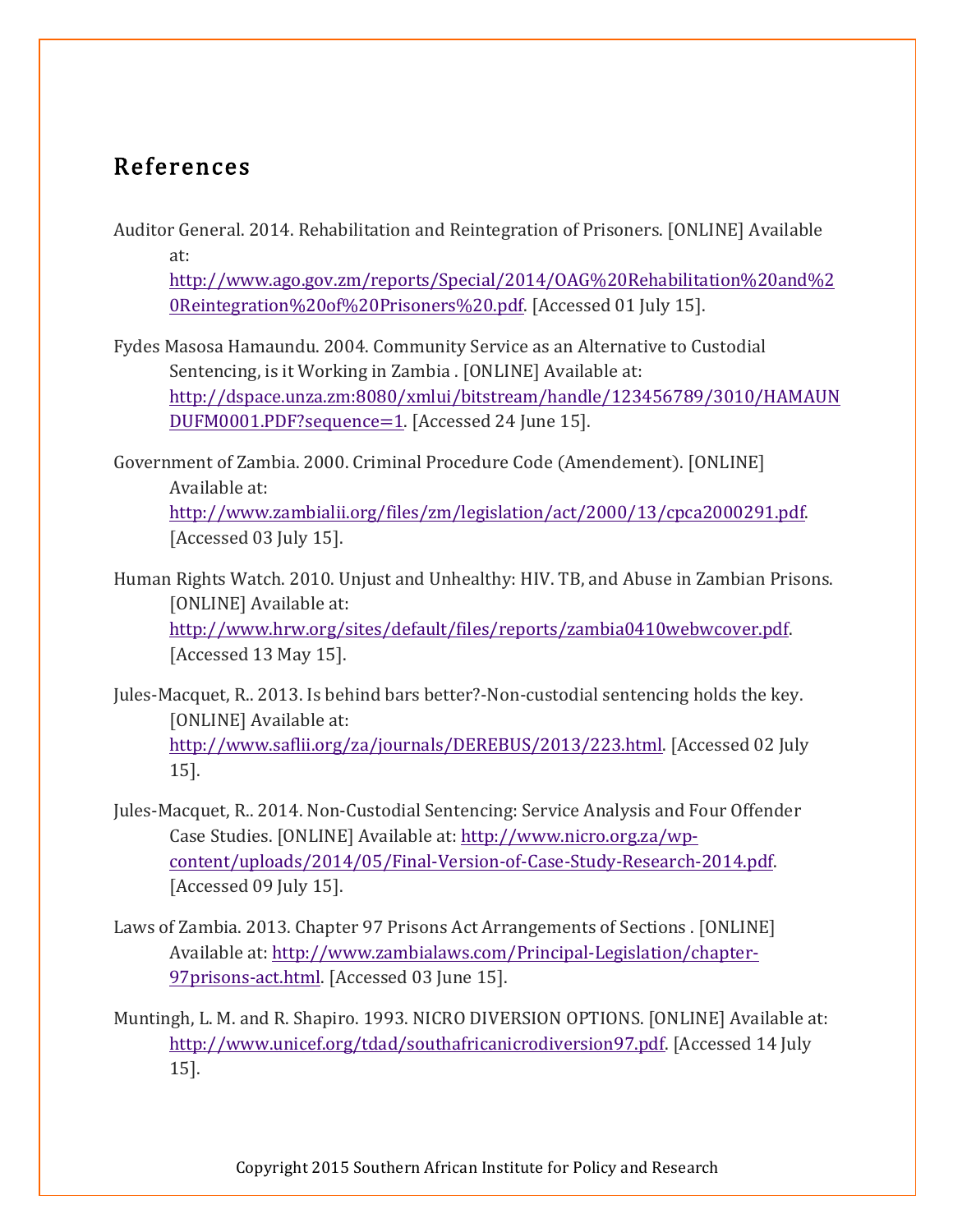- Mwanza, T.. 2012. Parole As a Way to Reduce Overcrowding in Zambian Prisons: A Communicative and Participatory Approach . [ONLINE] Available at: http://dspace.unza.zm:8080/xmlui/bitstream/handle/123456789/1800/Tobias.p df?sequence=1. [Accessed 01 July 15].
- Penal Reform International. 2012. Alternatives to Imprisonment in East Africa: Trends and Challenges . [ONLINE] Available at: http://www.penalreform.org/wpcontent/uploads/2012/05/alternatives-east-africa-2013-v2-2.pdf. [Accessed 16 June 15]
- Singh, S.. 2014. Alternatives to imprisonment in South Africa: A historical perspective, 1980's to present. [ONLINE] Available at: http://dspace.nwu.ac.za/bitstream/handle/10394/8150/No\_53(2007)\_Singh\_S.pdf ?sequence=1. [Accessed 15 July 15].
- Zambia Governance Foundation. 2014. Factsheet: The health system in Zambia. [ONLINE] Available at: http://sayzambia.org:8080/jspui/bitstream/123456789/332/1/Factsheet\_HEALTH\_final.pdf. [Accessed 02 June 15].
- Zambia Law Development Commission. 2012. Report of the Implementation of Community Service Sentencing in Zambia . [ONLINE] Available at: http://www.zambialii.org/files/zm/other/zmldc/report/2012/2012/Community %20Service%20Sentencing%202012\_opt.pdf. [Accessed 02 July 15].
- ZNCCS. 1997. COMMUNITY SERVICE IN PRACTICE. [ONLINE] Available at: http://www.gsdrc.org/docs/open/SSAJ27.pdf. [Accessed 14 July 15].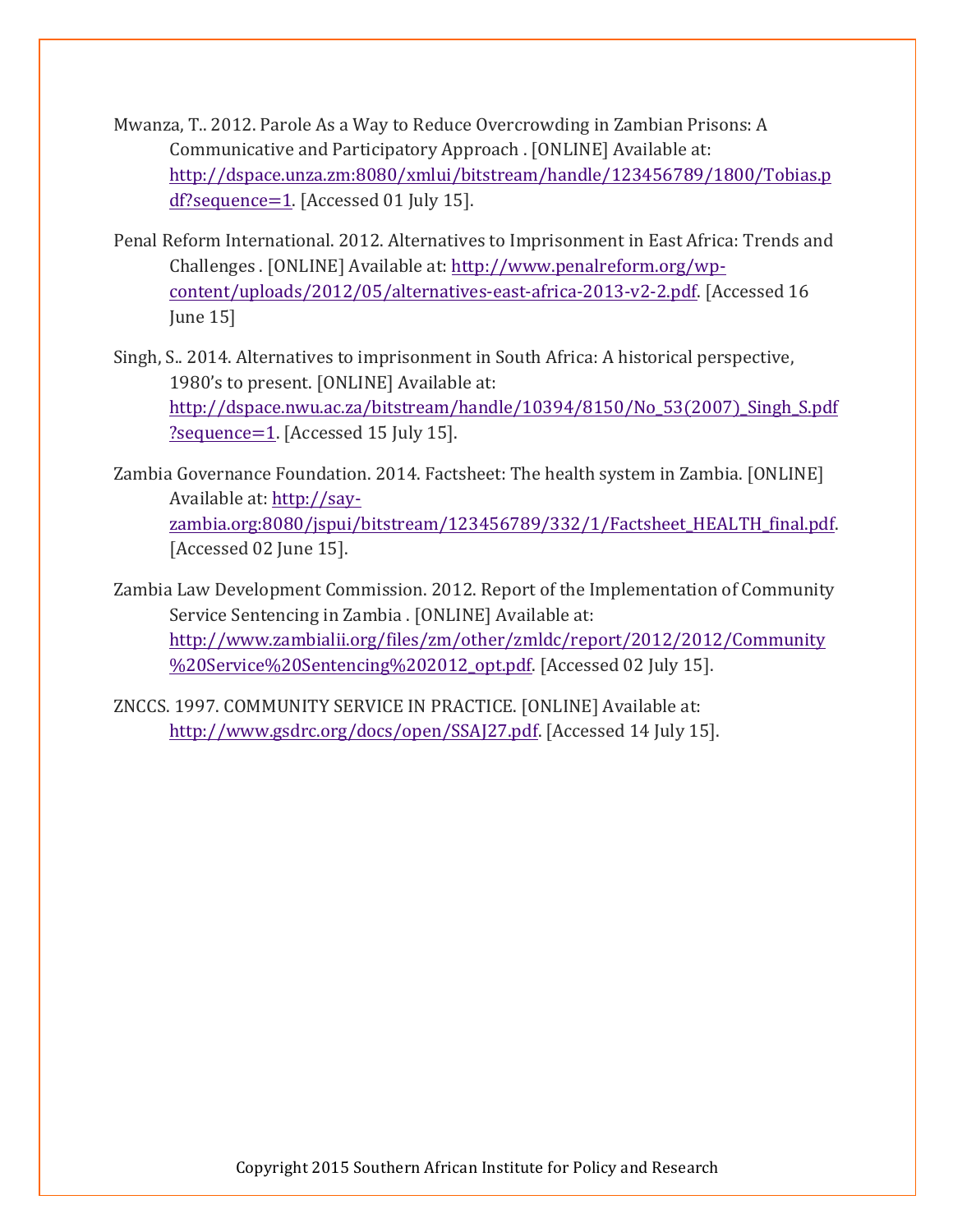# APPENDIX I: New CS administrative structure under ZLDC's proposed law